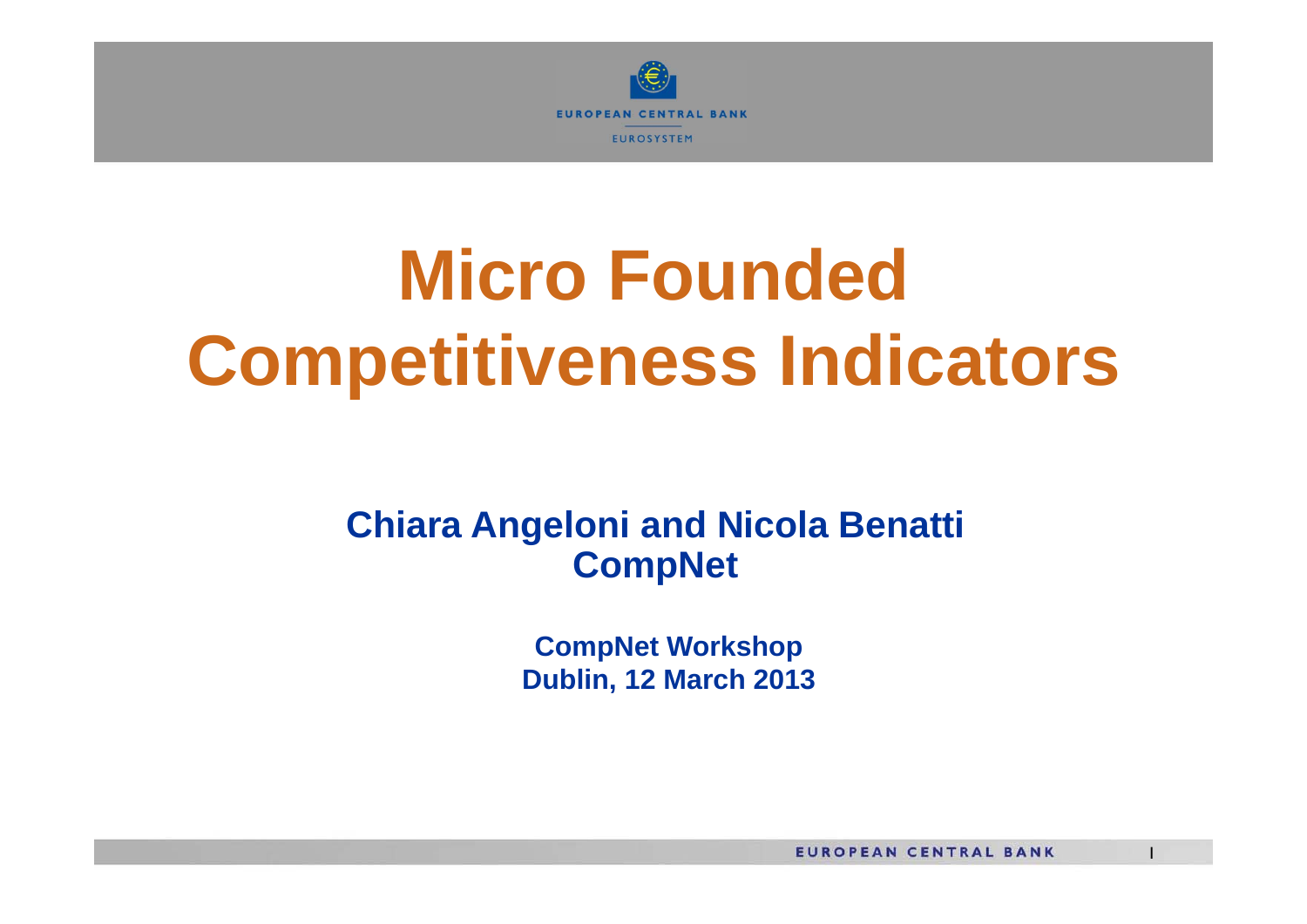

- **1. Added value of the exercise**
- **2. Set of Indicators and Country-Time Coverage**
- **3. Validation with respect to Eurostat Structural Business Statistics**
- **4. Main findings**
- **5. Conclusion**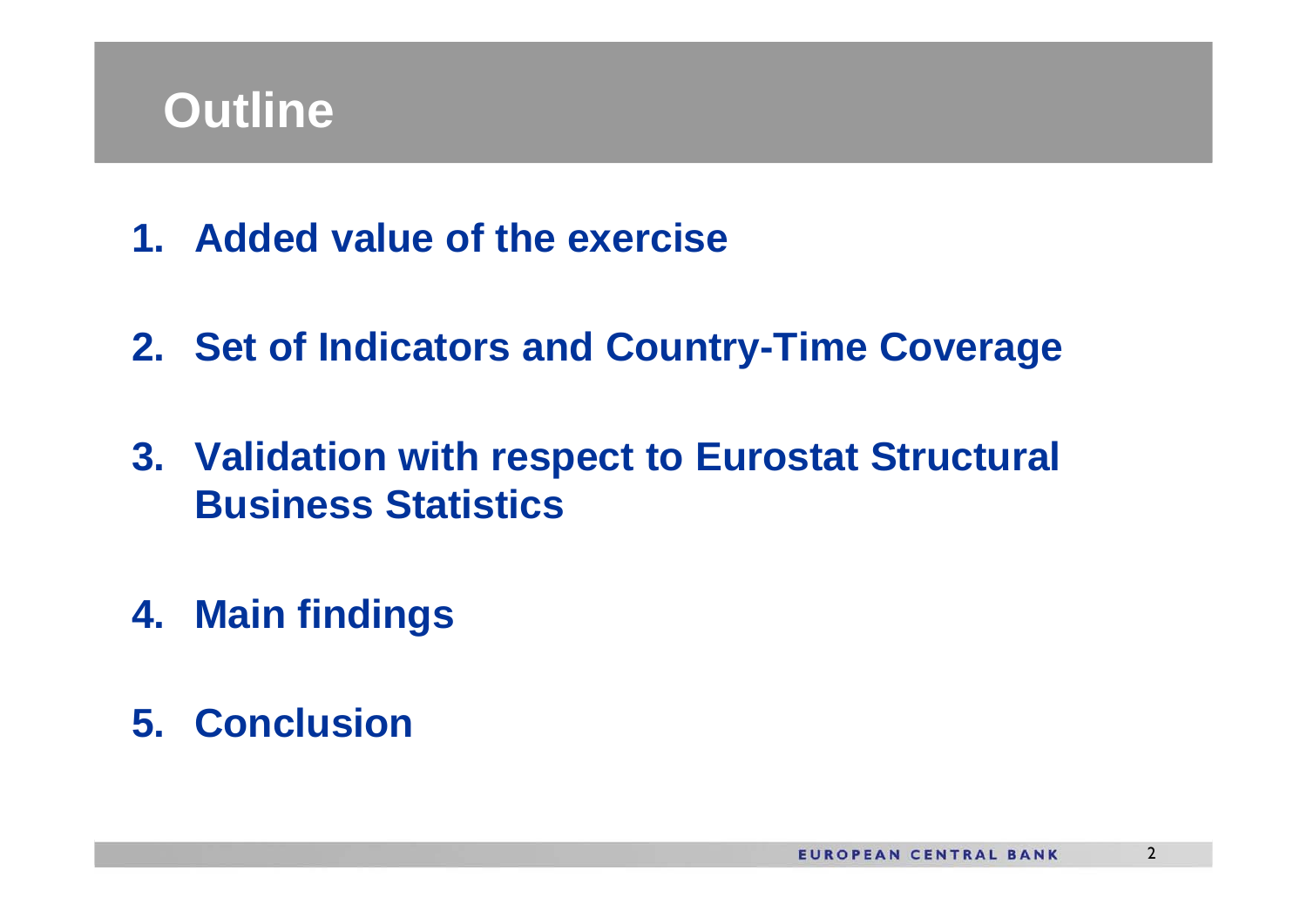## **1.1 Added value of the Dataset**

- • **Harmonized dataset across country:**
	- Shared methodology for the estimation of the indicators
	- the standardisations in the definition of needed variables

 $\rightarrow$  all the performance indicators are highly comparable across country and across time

- • **Country Coverage:** 1) dataset without threshold: BE, CZ, DE, EE, ES, FR, SI, SK, RO and 2) dataset with threshold 20 employees: BE, CZ, DE, EE, FR, IT, PL, SI, SK, RO
- •**Time Coverage:** the time horizon covered by the datasets is country-specific and ranges between 1995 and 2011.This allows to assess the pre and post crisis dimension
- $\bullet$ **Sectorial Coverage:** 60 selected sectors based on NACE rev.2 industry classification, disaggregation level at 2 digits
- • **Unique set of results** in terms of estimation of productivity indicators and their decompositions
- •The aggregation of firm level indicators allow to **overcome confidentiality issues**
- $\bullet$ **POLICY USE: improve competitiveness analysis at macro level**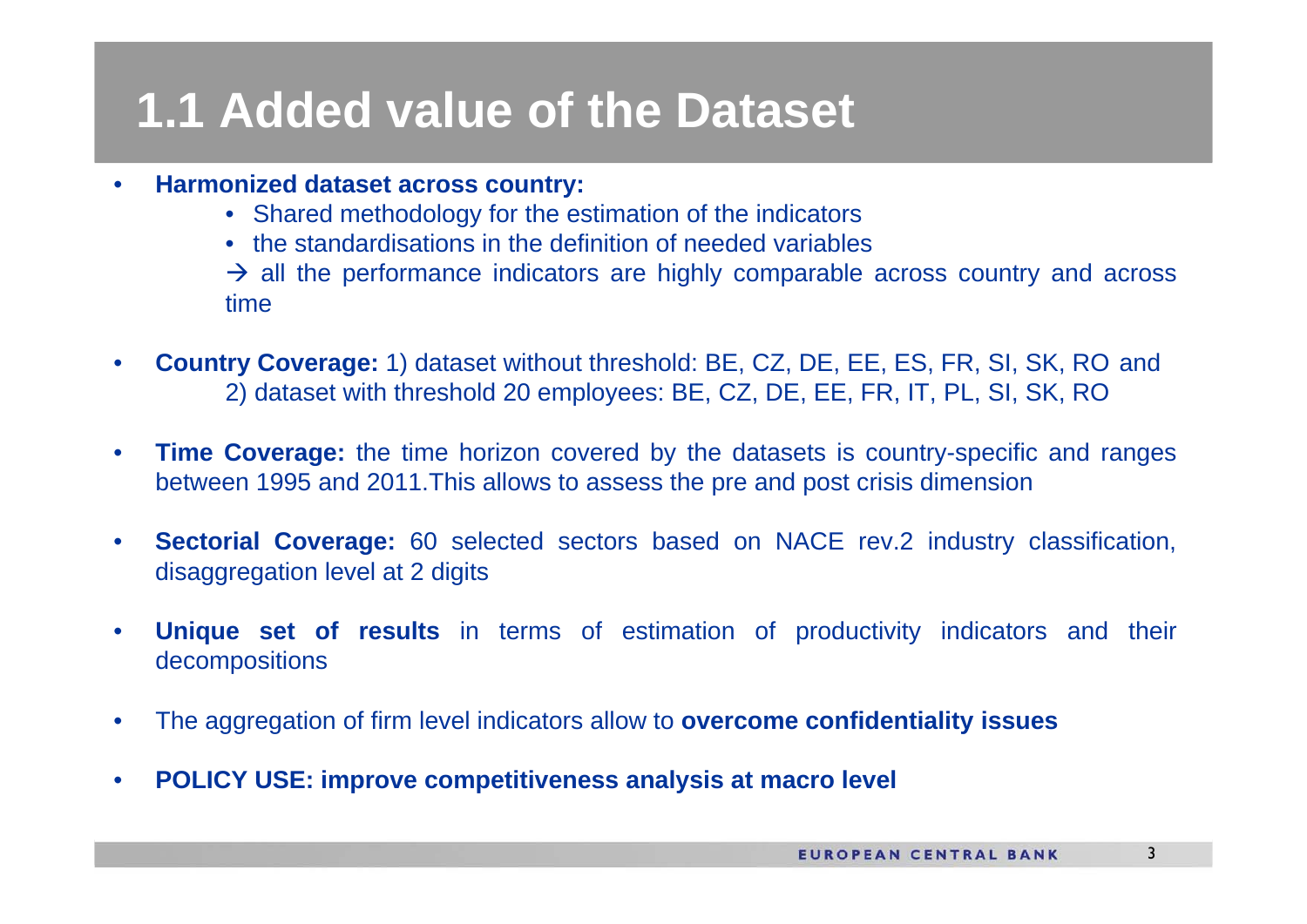## **1.2 Added value of the Methodology**

- $\bullet$ **Firm Balance Sheet** variables
- $\bullet$  **Industry and Country specific deflators**: country specific deflators in national currency. For the sectors in the category "Industry": Eurostat Industry producer prices index (NACE Rev. 2) from Eurostat. For the categories "Constructions" and "Services": AMECO aggregated deflators.
- $\bullet$  Creation of 5 **size classes** based on number of employees (<10, 10<l<20, 20<l<50, 50<l<250, l>250)
- $\bullet$ **Estimation of Total Factor Productivity**  $\rightarrow$  **Wooldridge 2009 methodology, GMM** with year dummies, using real value added.
- TFP and the productivity decomposition have been estimated with/without size class and with/without the p1 and p99 of the TFP distribution.
- Specific **set of weights** for the calculation of the Olley-Pakes Decomposition of capital productivity, labour productivity and TFP.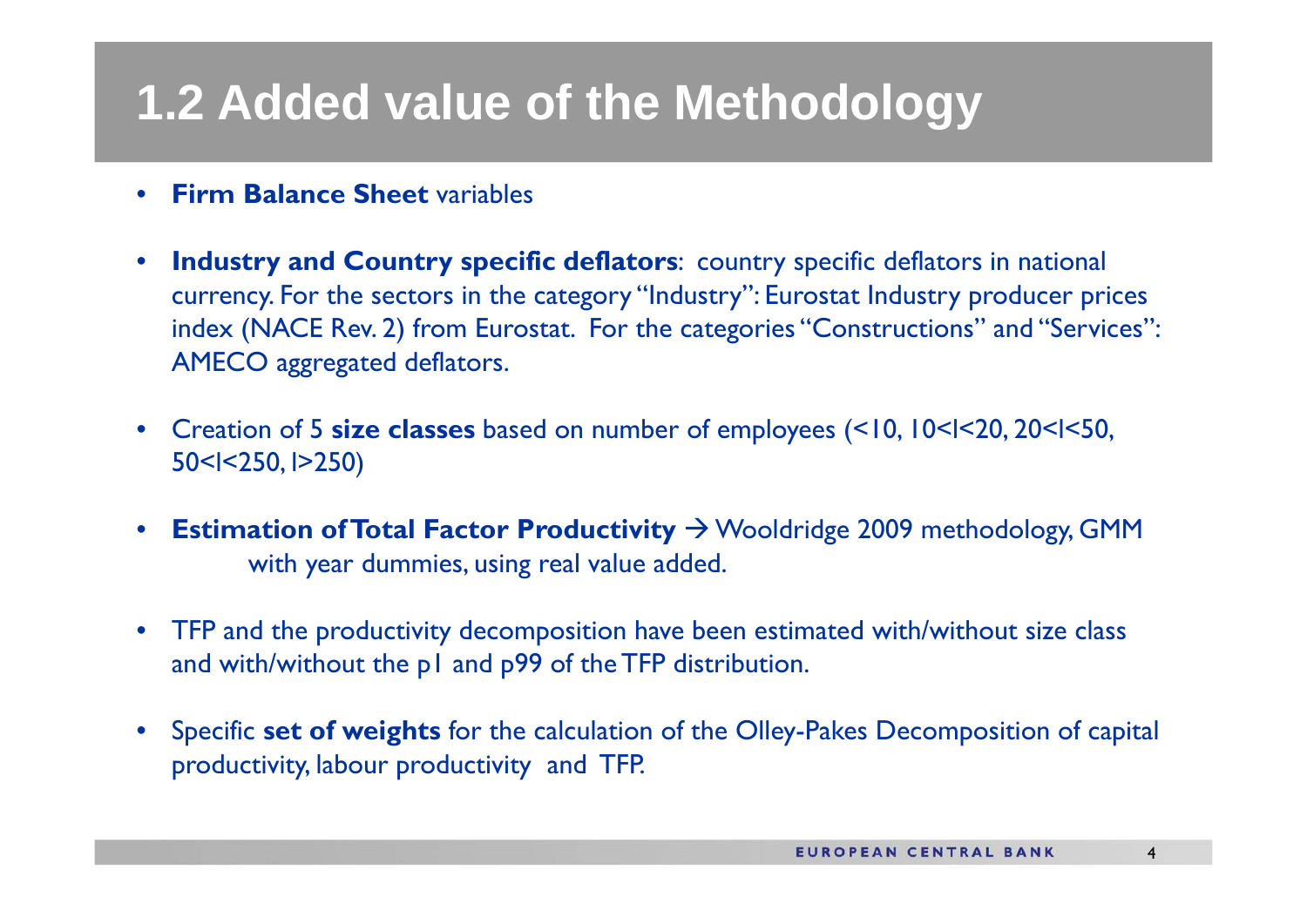## **2. Set of Performance Indicators and Country-Time Coverage**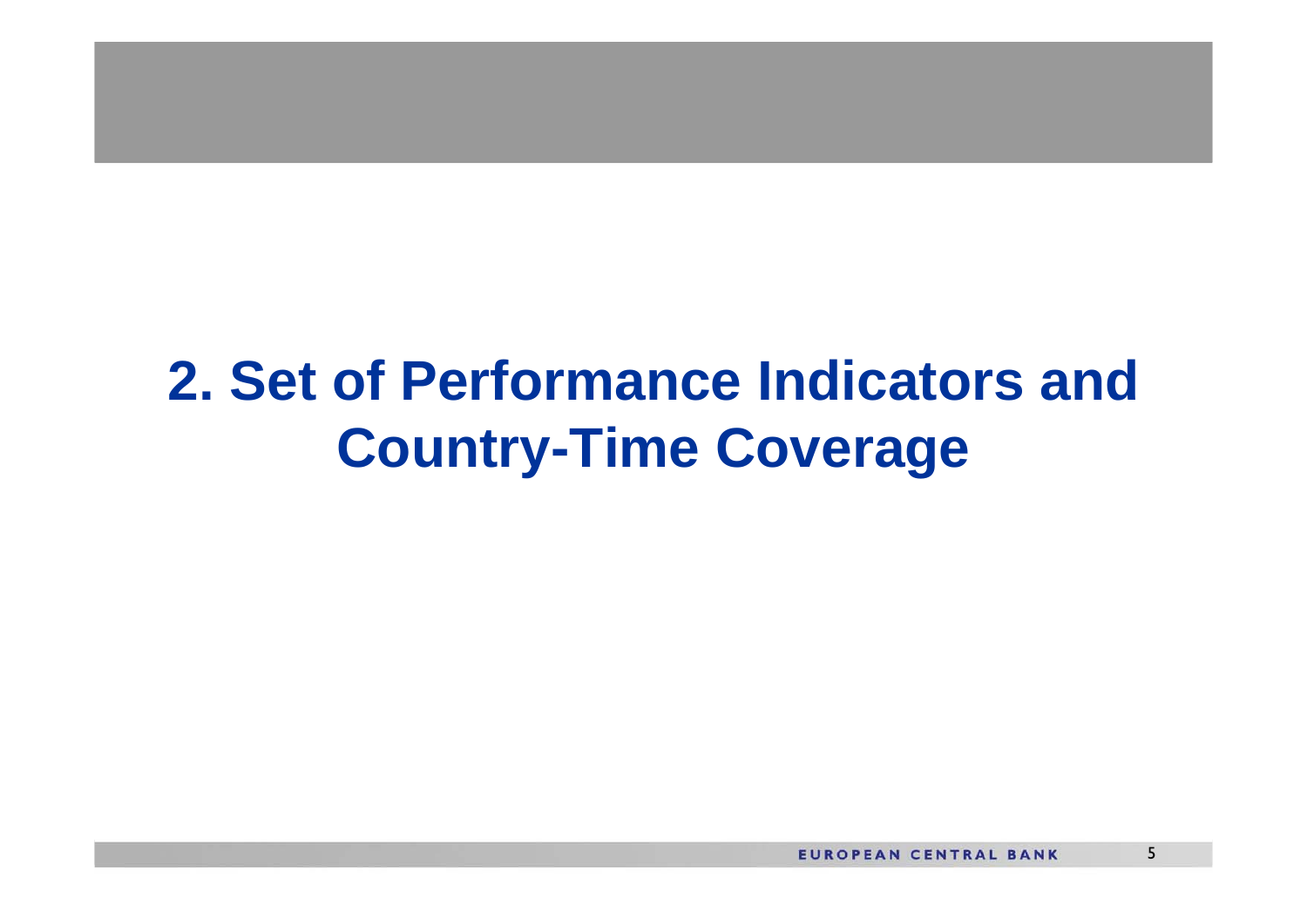#### **2.1 Performance Indicators**

- **Indicators:**
- Number of Employees
- Real value added (RVA)
- Capital/Labour Ratio
- Labour Productivity
- Capital Productivity
- Wage Share
- Unit Labour Cost (ULC)
- Total Factor Productivity (TFP)
- Covariances between Size (ln L) and TFP, ULC, Wage Share, Labour Productivity
- Olley-Pakes Decomposition of: Labour Productivity (weights: number of employees), Capital Productivity (weights: total asset), TFP (inputs weights and output weights)
- Foster Decomposition of TFP, Labour Productivity, ULC with 2 year lag and 5 year lag
- **Descriptive Statistics:**
	- Number of obs.
	- Mean
	- Standard deviation
	- Percentiles: 1, 10, 25,
	- 50,75, 90 , 99
	- Maximus
	- Minimum
	- Interquartile Range
	- Skewness
	- K-parameter of TFP distribution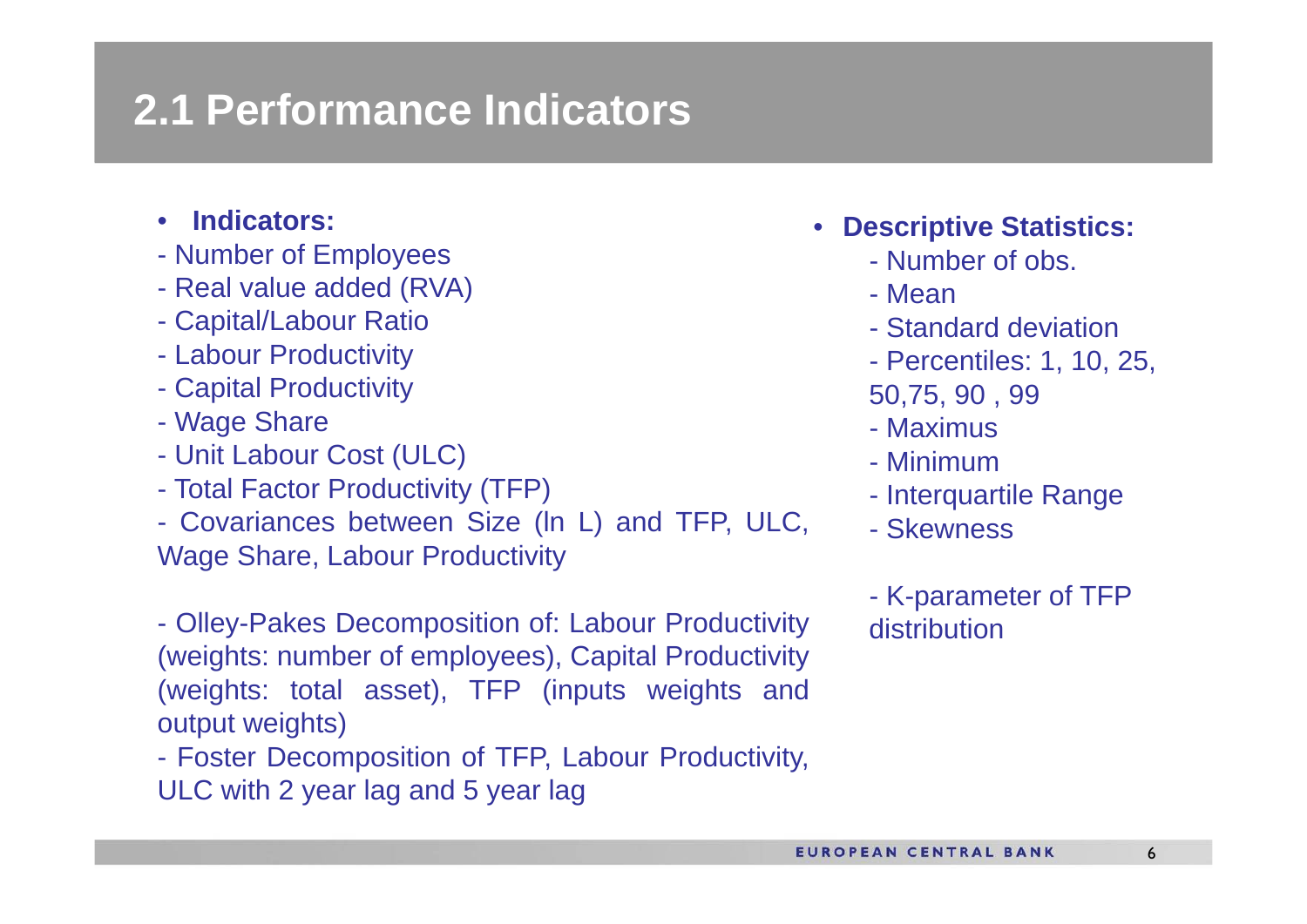### **2.2 Country-Time Coverage**

| <b>Country</b>         |                       | <b>Total Number of Firms, year</b><br>average | <b>Time Range</b>     |                               |  |
|------------------------|-----------------------|-----------------------------------------------|-----------------------|-------------------------------|--|
|                        | <b>Full</b><br>sample | Of which over<br>20 employees                 | <b>Full</b><br>sample | Of which over<br>20 employees |  |
| <b>BE</b>              | 66884                 | 7755                                          | 1996-2011             | 1996-2011                     |  |
| CZ                     | 24230                 | 12076                                         | 2005-2010             | 2005-2010                     |  |
| <b>DE</b>              | 25167                 | 19634                                         | 1997-2010             | 1997-2010                     |  |
| EE                     | 11588                 | 1855                                          | 1995-2010             | 1995-2010                     |  |
| <b>ES</b>              | 245121                | n.a.                                          | 1995-2011             | n.a.                          |  |
| <b>FR</b>              | 342738                | 55042                                         | 1995-2009             | 1995-2007                     |  |
| HU                     | n.a,                  | n.a.                                          | n.a.                  | n.a.<br>2002-2011             |  |
| $\mathsf{I}\mathsf{T}$ | n.a.                  | 3007                                          | n.a.                  |                               |  |
| <b>PL</b>              | n.a.                  | 18014                                         | n.a.                  | 2002-2011                     |  |
| <b>PT</b>              | 115723                | n.a.                                          | 2006-2009             | n.a.                          |  |
| SI                     | 16700                 | 2143                                          | 1995-2011             | 1995-2011                     |  |
| <b>SK</b>              | 4386                  | 4105                                          | 2000-2011             | 2000-2011                     |  |
| <b>RO</b>              | 115846                | 16990                                         | 2003-2011             | 2003-2011                     |  |
| <b>EFIGE</b>           | n.a.                  | 14759                                         | n.a.                  | 2001-2008                     |  |

NTRAL BANK

7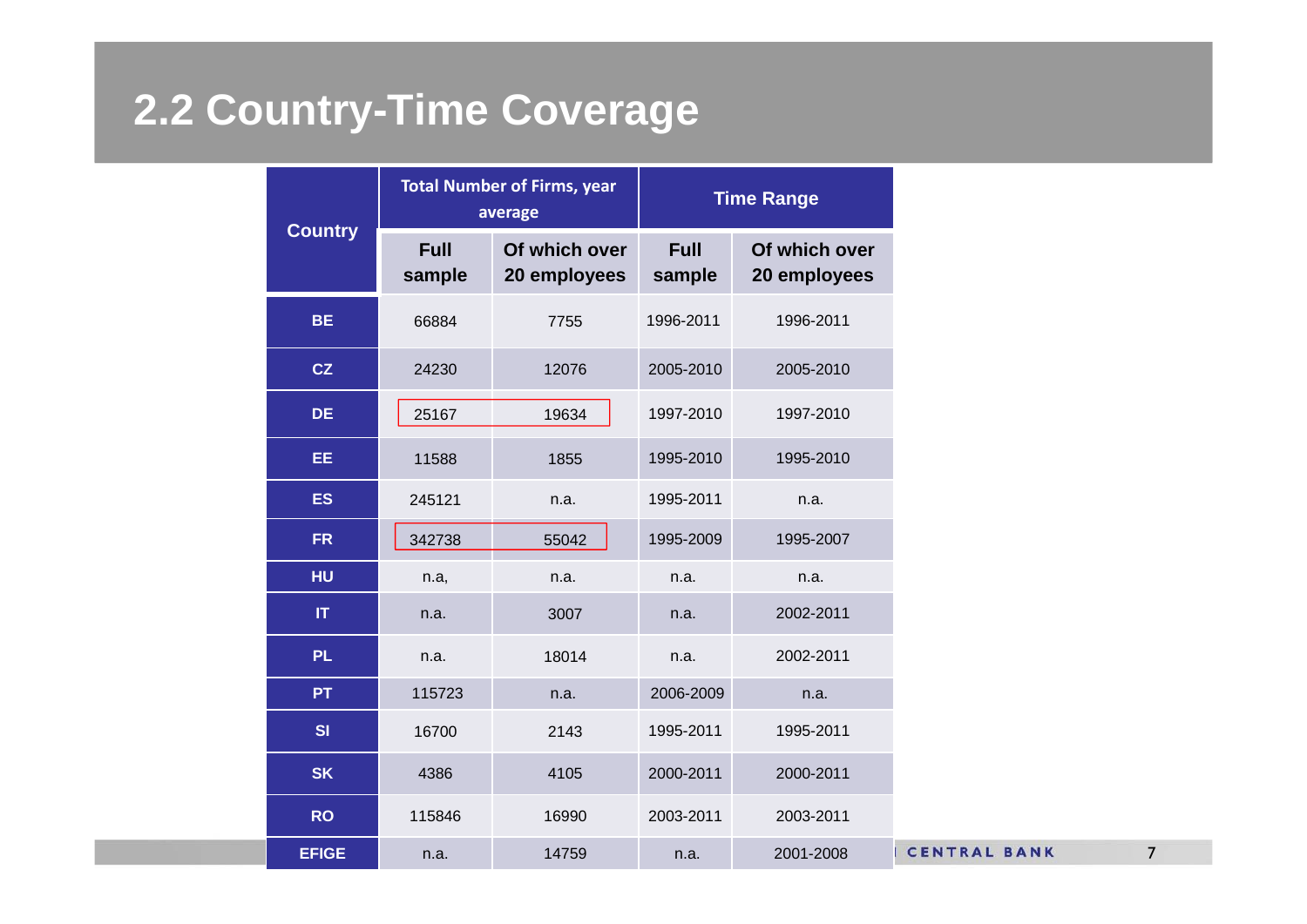#### **3. Validation with respect to Eurostat Structural Business Statistics**

Means, correlations and correlations of growths with respect to Eurostat variables (2008-2010) for manufacturing for:

- 1) Number of firms
- 2) Number of employees
- 3) Turnover

| <b>Sample Representativeness</b> |              |                  |                 |  |  |
|----------------------------------|--------------|------------------|-----------------|--|--|
| <b>Country</b>                   | <b>Firms</b> | <b>Employees</b> | <b>Turnover</b> |  |  |
| <b>BELGIUM</b>                   | 43%          | 93%              | 94%             |  |  |
| <b>CZECH REPUBLIC</b>            | 25%          | 76%              |                 |  |  |
| <b>ESTONIA</b>                   | 82%          | 77%              |                 |  |  |
| <b>FRANCE</b>                    | 48%          |                  | 90%             |  |  |
| <b>GERMANY</b>                   | 15%          | 56%              | 68%             |  |  |
| <b>PORTUGAL</b>                  | 59%          | 89%              | 91%             |  |  |
| <b>ROMANIA</b>                   | 64%          | 81%              |                 |  |  |
| <b>SLOVAKIA</b>                  | 31%          | 96%              | 98%             |  |  |
| <b>SLOVENIA</b>                  | 43%          | 86%              | 93%             |  |  |
| <b>SPAIN</b>                     | 63%          | 65%              | 68%             |  |  |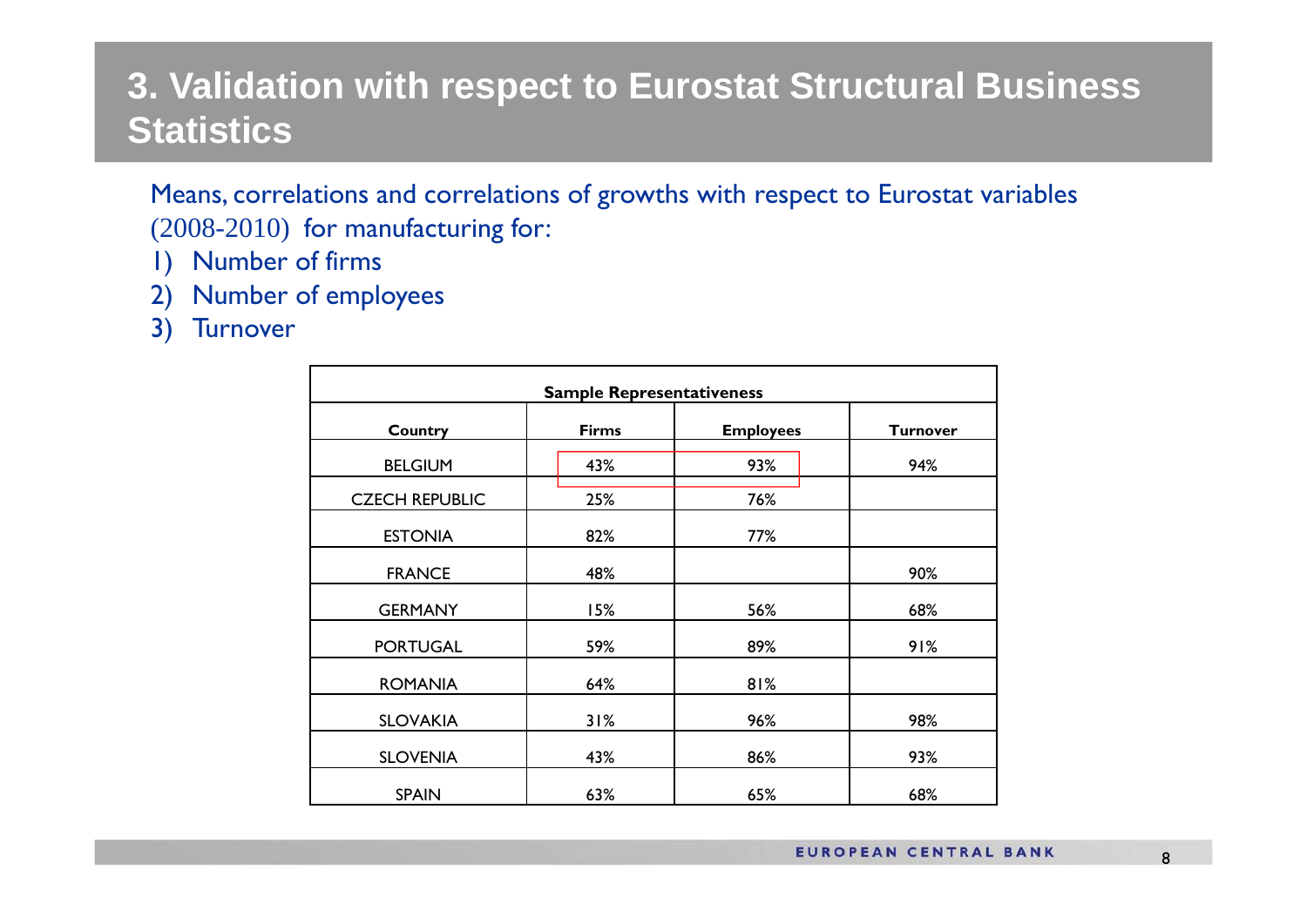#### **3. Validation with respect to Eurostat Structural Business Statistics (cont)**

|                       | <b>CORRELATION</b> |           |                 | <b>GROWTH CORRELATION</b> |           |                 |
|-----------------------|--------------------|-----------|-----------------|---------------------------|-----------|-----------------|
| <b>Country</b>        | <b>Firms</b>       | Labour    | <b>Turnover</b> | <b>Firms</b>              | Labour    | <b>Turnover</b> |
| <b>BELGIUM</b>        | $0.9741*$          | 0.9829*   | $0.7350*$       | $0.9465*$                 | 0.9186*   | $0.7762*$       |
| <b>CZECH REPUBLIC</b> | $0.7191*$          | $0.9592*$ | $0.9769*$       | $0.9239*$                 | $0.9700*$ | $0.9817*$       |
| <b>ESTONIA</b>        | $0.9074*$          | $0.8159*$ | $0.7101*$       | $0.8347*$                 | $0.8944*$ | $0.8347*$       |
| <b>FRANCE</b>         | $0.8463*$          |           | $0.9404*$       | 0.9666*                   |           | 0.9889*         |
| <b>GERMANY</b>        | $0.6185*$          | $0.8424*$ | $0.9713*$       | $0.6645*$                 | $0.8238*$ | $0.9472*$       |
| <b>PORTUGAL</b>       | 0.9875*            | $0.9974*$ | $0.9557*$       | $0.9837*$                 | $0.9903*$ | $0.9943*$       |
| <b>ROMANIA</b>        | $0.9954*$          | $0.9915*$ | $0.9503*$       | $0.9811*$                 | $0.7007*$ | $0.6710*$       |
| <b>SLOVAKIA</b>       | $0.3360*$          | $0.8536*$ | 0.9948*         | $0.4922*$                 | $0.9203*$ | 0.9599*         |
| <b>SLOVENIA</b>       | $0.9603*$          | $0.9774*$ | $0.9917*$       | 0.9820*                   | $0.9752*$ | 0.9899*         |
| <b>SPAIN</b>          | $0.7577*$          | $0.8958*$ | 0.8893*         | $0.8192*$                 | $0.8014*$ | 0.7668*         |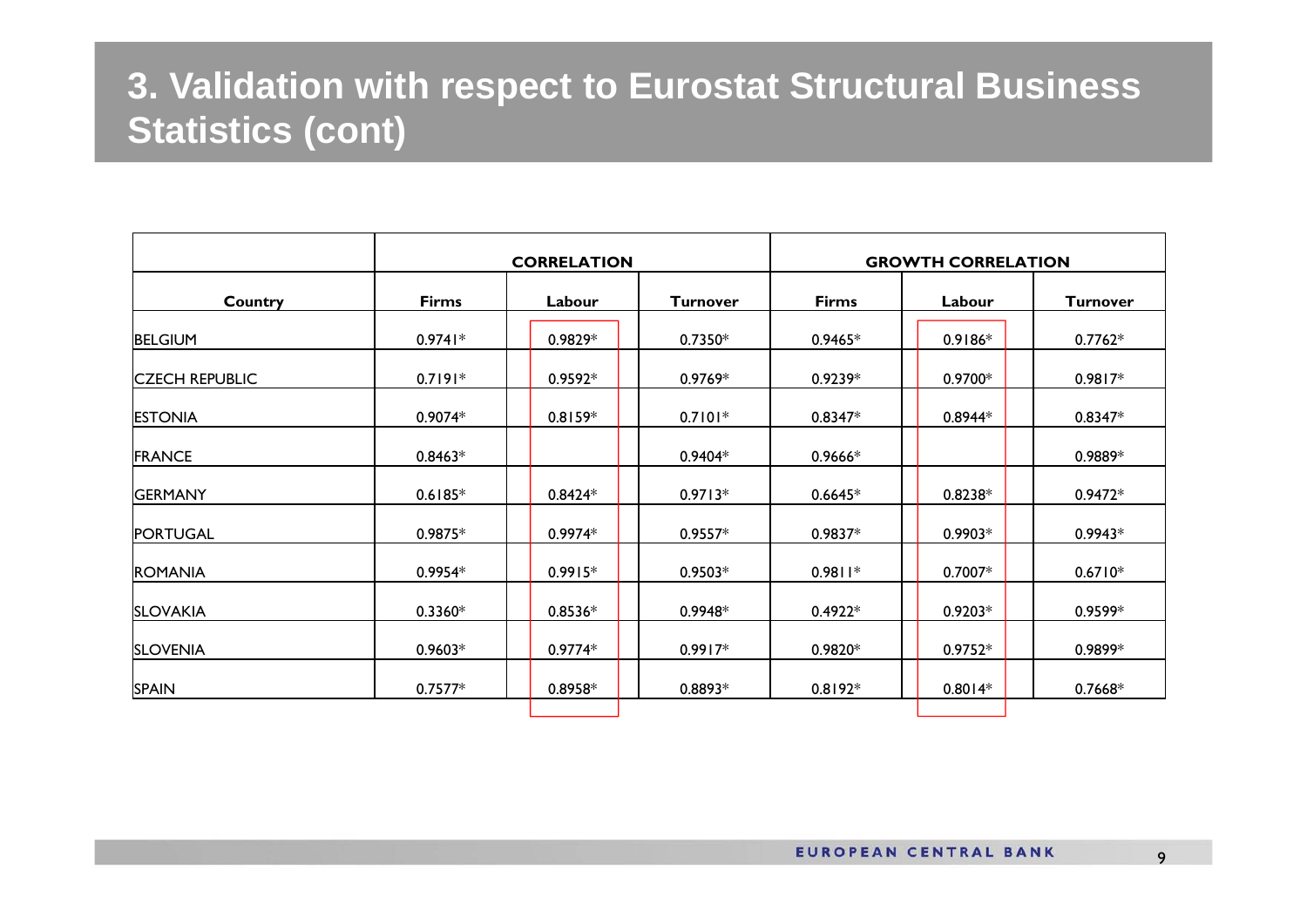## **4. Main findings from preliminary graphical analysis**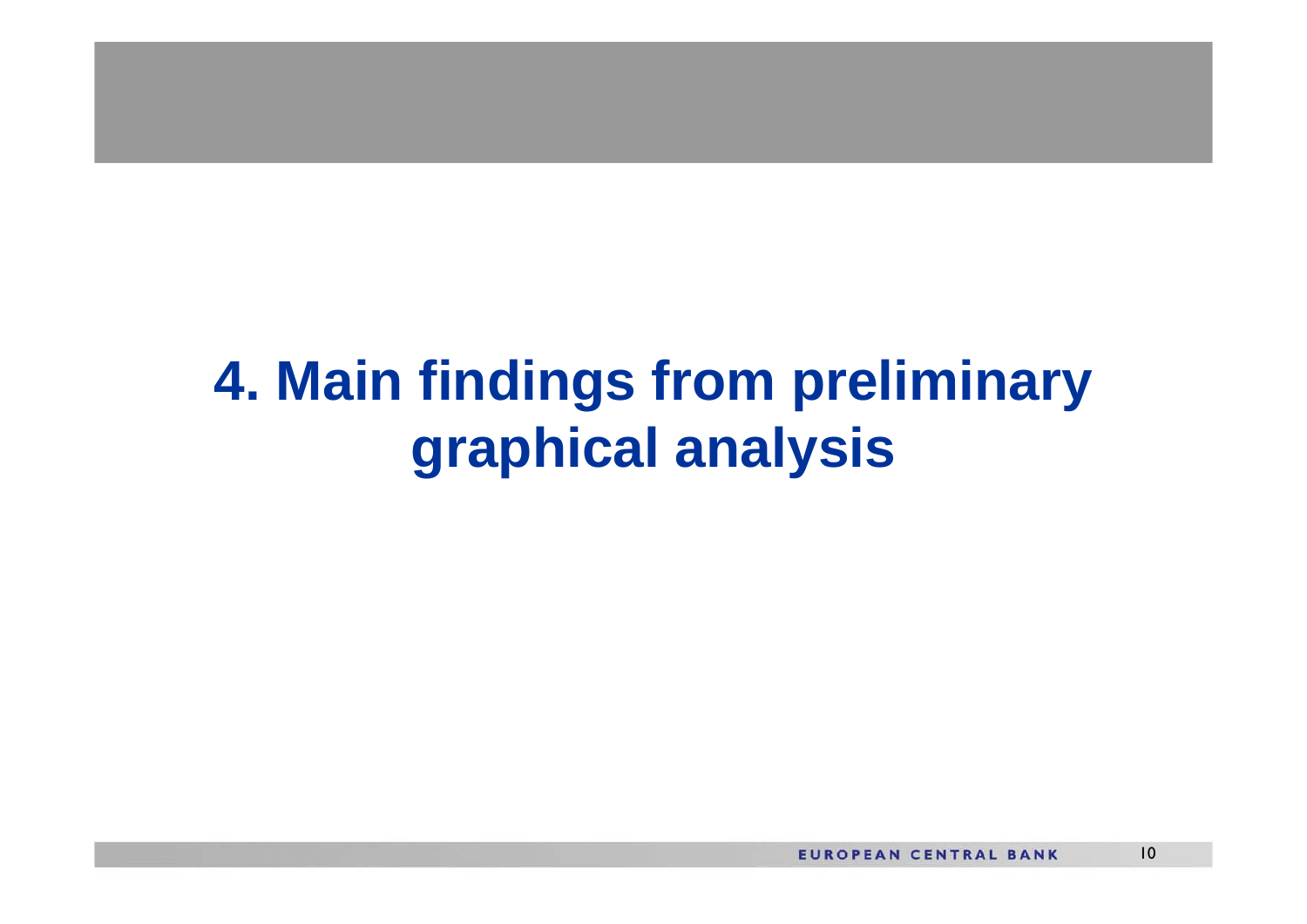#### **4.1 TFP, Labour Productivity and ULC growth**

Productivity measures (TFP and Lab. Prod) and competitiveness indicators (ULC) exhibit diverging pre and post crisis patterns (results for Germany).



11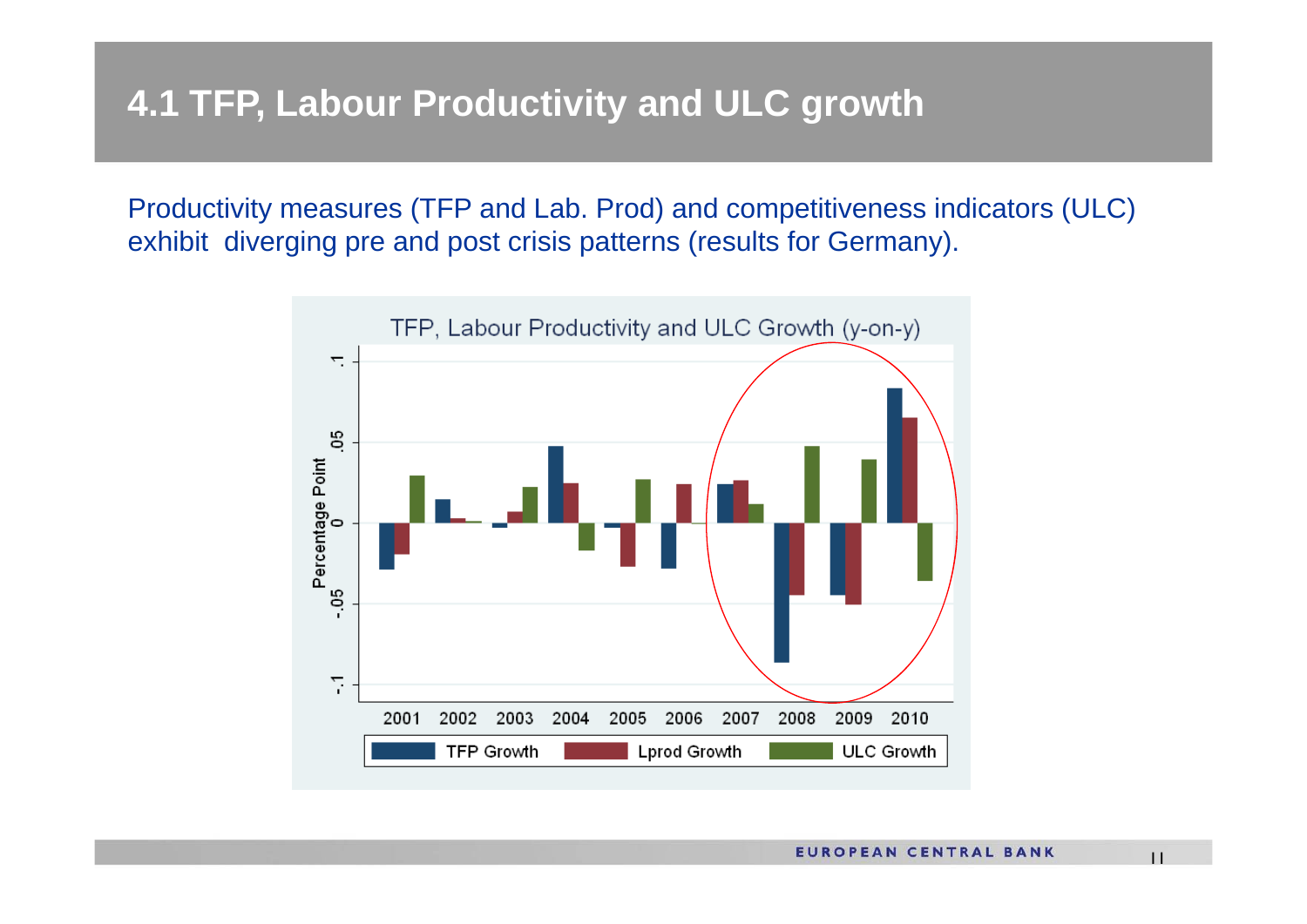### **4.2 Decomposing ULC**

Labour productivity and cost of employee's contributions to ULC growth over time (results for Germany).



Note: labour productivity changes, contributing negatively to ULC growth, enter with opposite sign in the chart.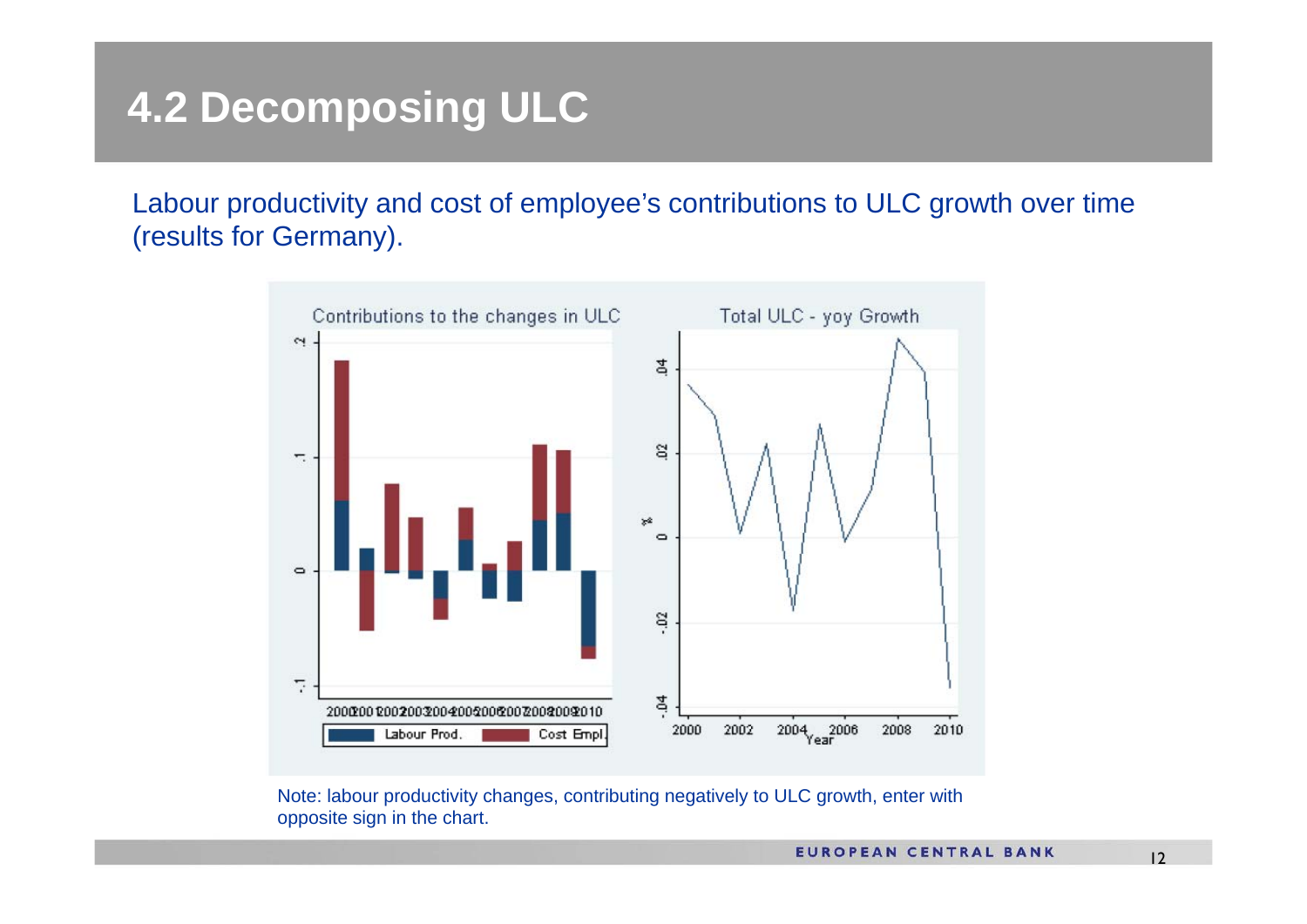#### **4.3 Micro and Micro**

Rather consistent pattern of the aggregate and micro-based measures of ULC, although higher volatility of the former (results for Germany, manufacturing sector).



Note: labour productivity changes, contributing negatively to ULC growth, enter with opposite sign in the chart.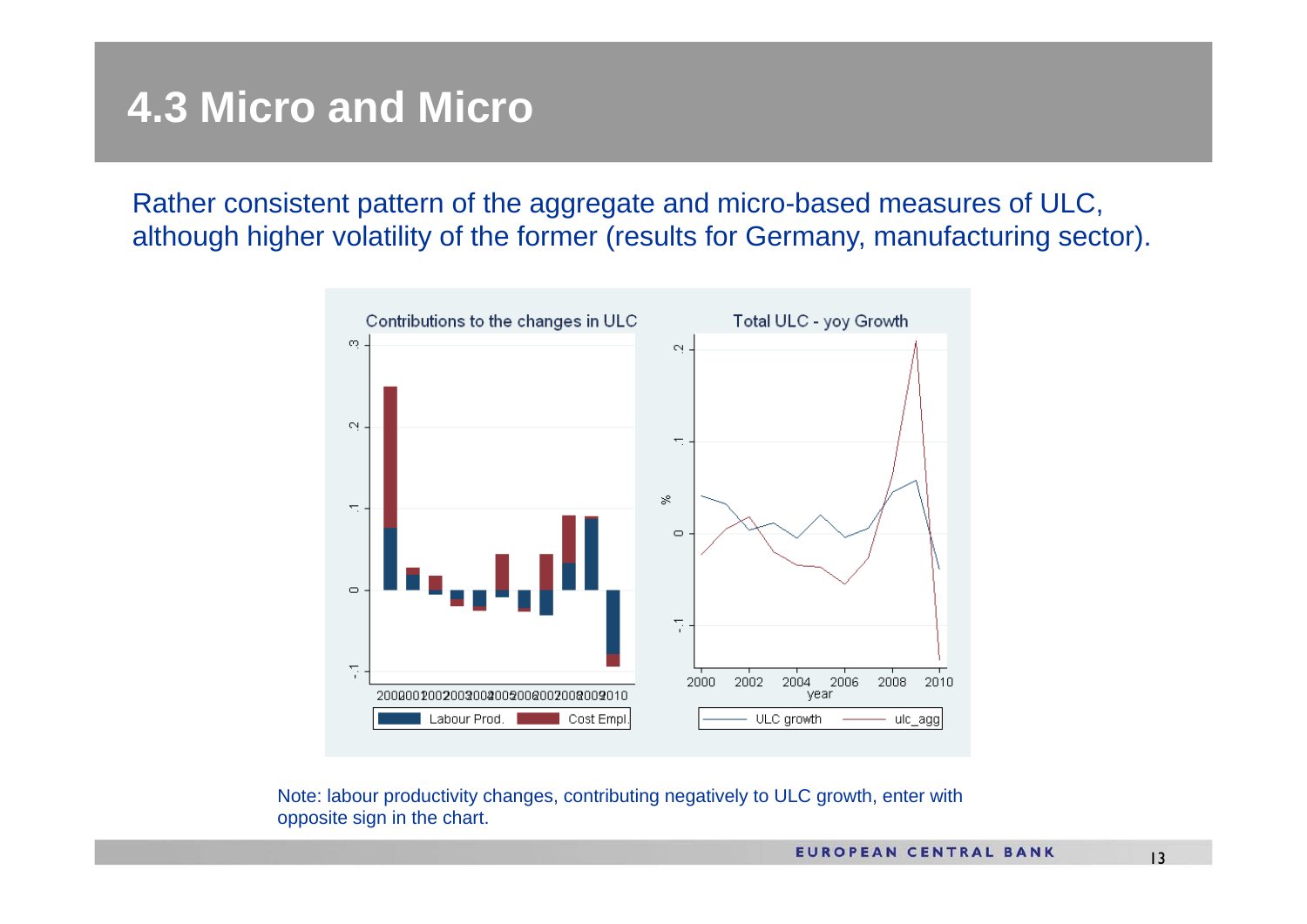#### **4.4 Sectorial Productivity Catching Up**



Sectors with lower productivity tend to catch up over time in Belgium. (results for Belgium)

14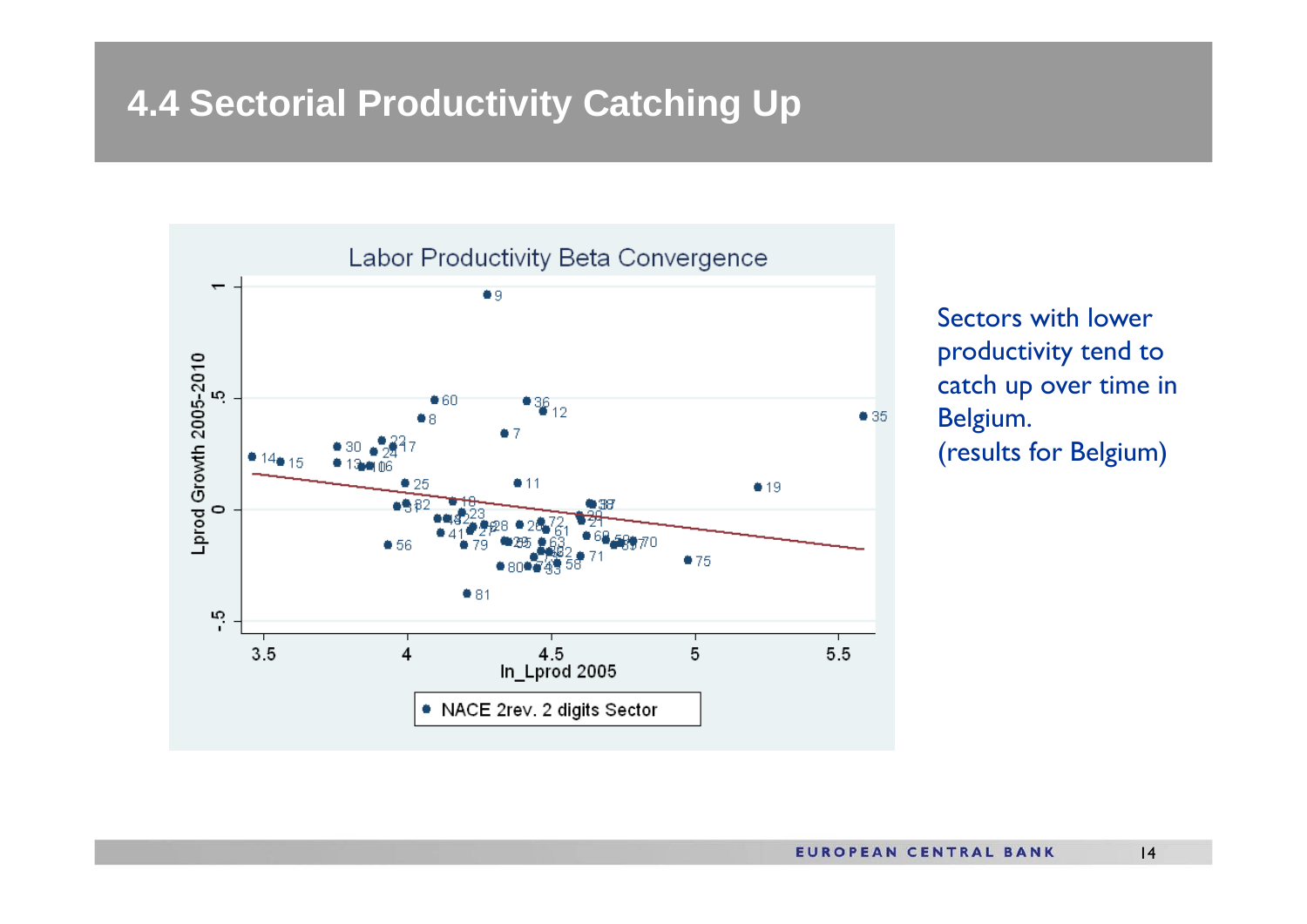#### **4.5 Sectorial Productivity Catching Up (cont)**

|           | <b>Beta Coefficient</b> | <b>T</b> statistic |
|-----------|-------------------------|--------------------|
| <b>BE</b> | $-0.0525***$            | 0.00610            |
| CZ        | $-0.0369***$            | 0.0106             |
| <b>DE</b> | $0.0837***$             | 0.0210             |
| EE.       | $-0.0295$ ***           | 0.00504            |
| <b>ES</b> | $-0.0369***$            | 0.00631            |
| <b>FR</b> | $-0.0274***$            | 0.00735            |
| <b>SI</b> | $-0.0426***$            | 0.00626            |
| <b>SK</b> | $-0.0476***$            | 0.00586            |
| <b>RO</b> | $-0.0359***$            | 0.00839            |

Note: Computation with the unrestricted sample**.**

Countries can be ranked according to their speed of catching up across sectors. For the period 2005-2010, for instance, Belgium is best performer whereas German sectors do not experience labour productivity catching up.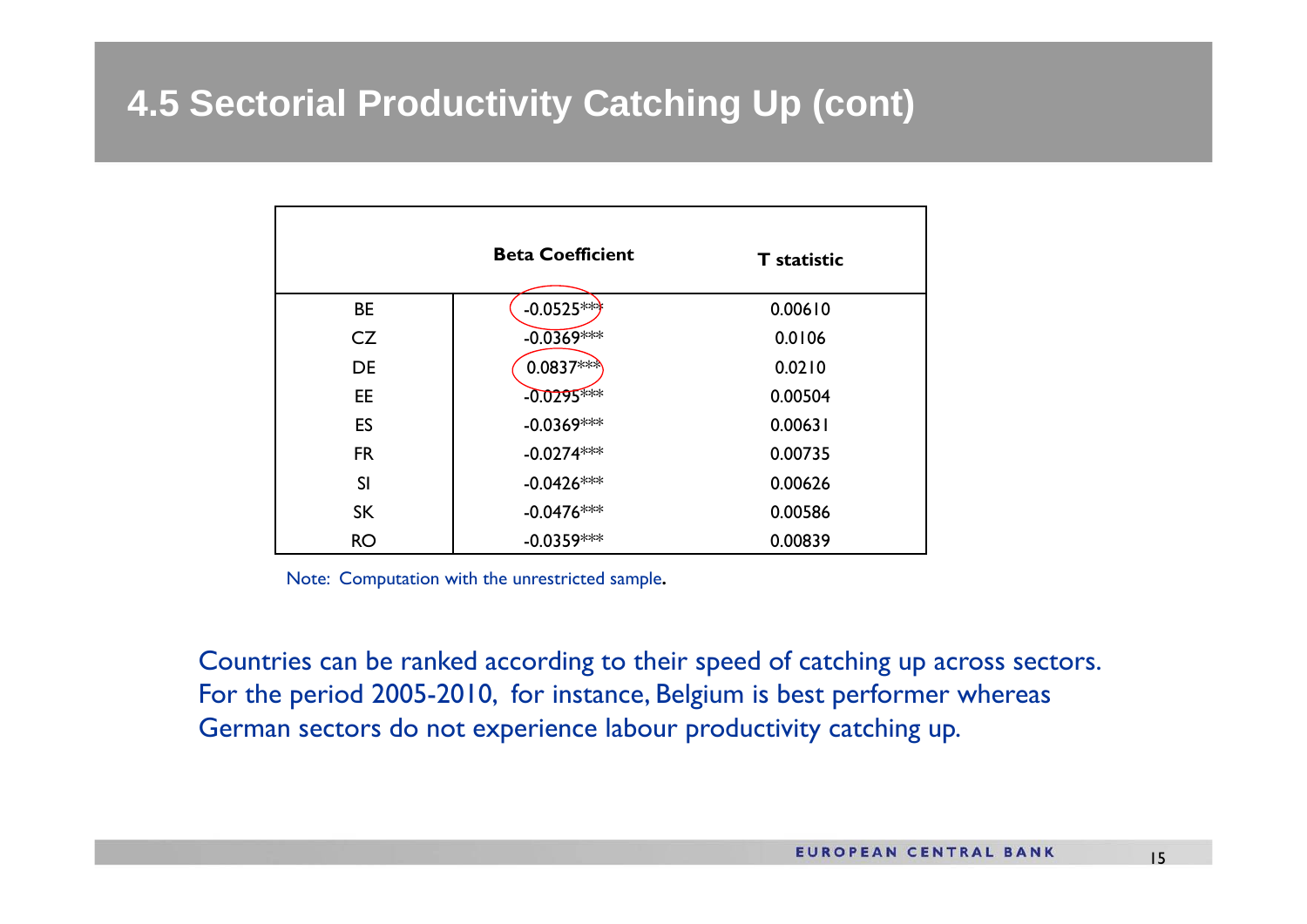#### **4.6 Labour Productivity Heterogeneity**

Labour Productivity distribution is very skewed in Germany , whereas the dispersion is lower across Spanish firms.



#### **Germany Spain Spain Spain Spain Spain Spain Spain Spain Spain Spain Spain Spain Spain Spain Spain Spain Spain Spain Spain Spain Spain Spain Spain Spain Spain Spain Spa**

**EUROPEAN CENTRAL BANK**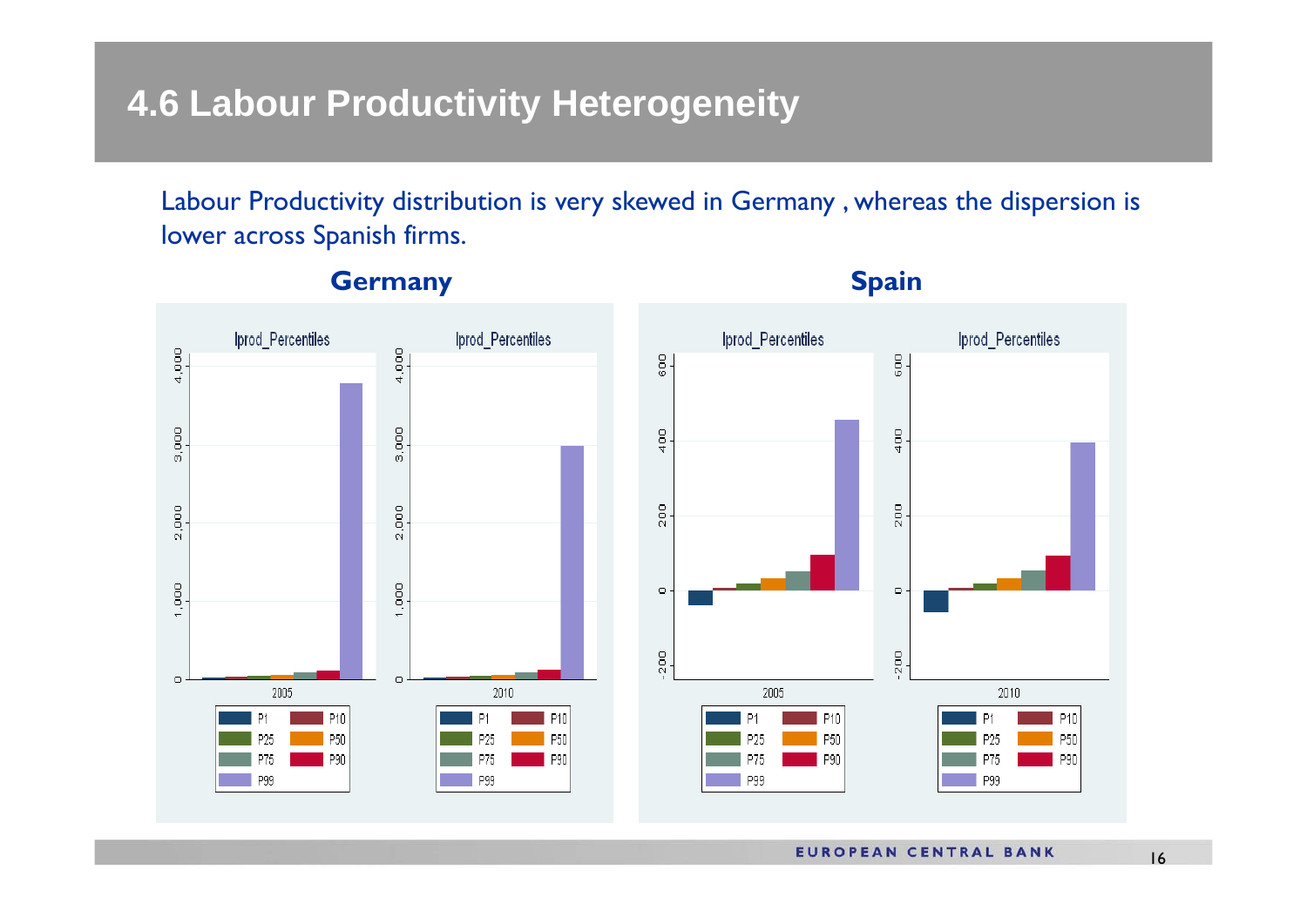#### **4.7 Labour Productivity Heterogeneity (cont)**



- $\bullet$  Crisis left unchanged productivity dispersions over country.
- • The skewness is the highest in Germany.

Note: Computation with the unrestricted sample**.**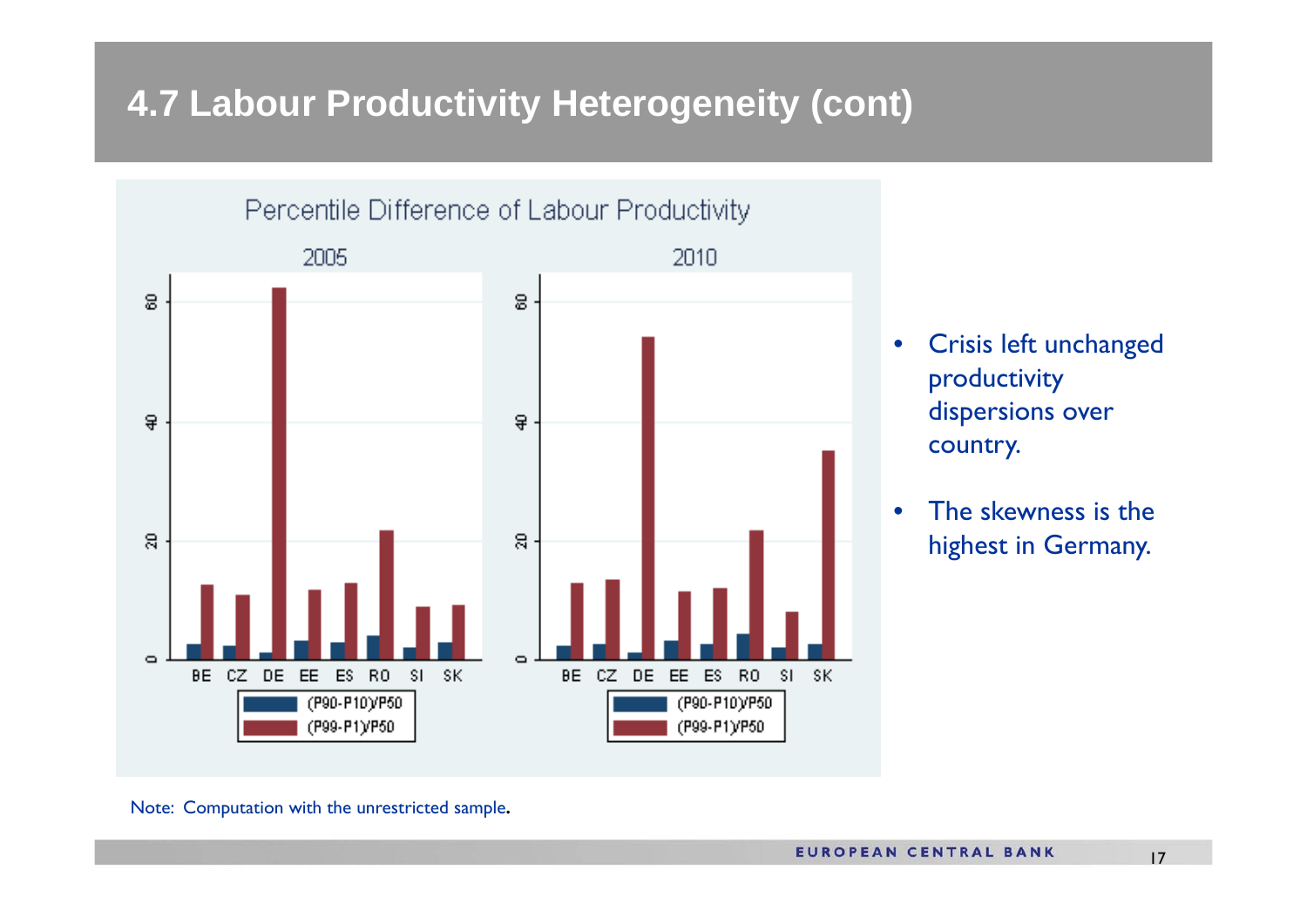#### **4.8 Labour Productivity Heterogeneity (cont)**



**Heterogeneity** across sectors (red bar) is lower than heterogeneity within sectors (blue bar) across countries.

Note: Computation with the unrestricted sample**.**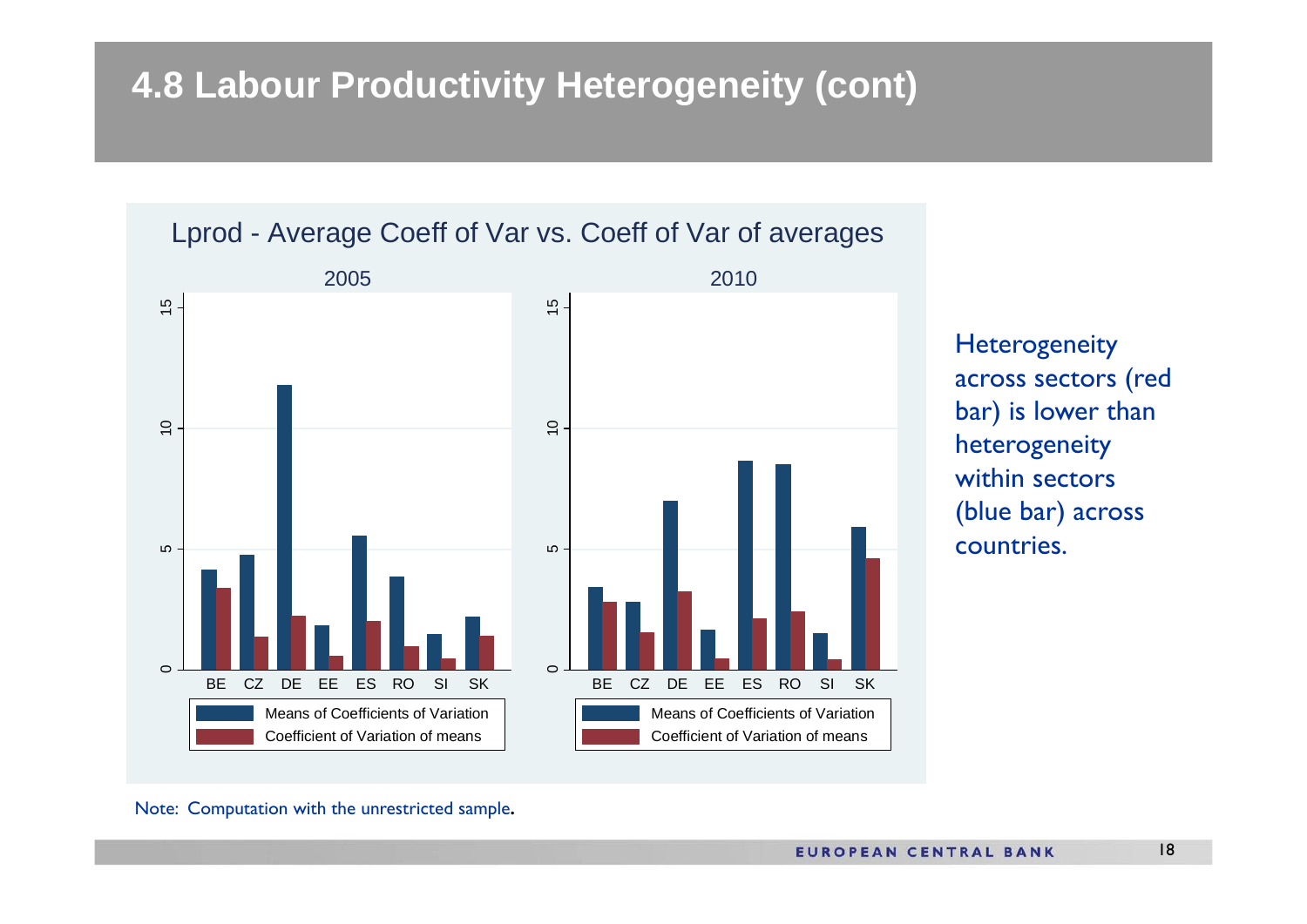#### **4.9 Labour Productivity OP Gap Growth before and after the crisis**



**OP Decomposition** 

$$
\Omega_t = \sum_i \theta_{it} \omega_{it} = \overline{\omega}_t + \sum_i (\theta_{it} - \overline{\theta}_t)(\omega_{it} - \overline{\omega}_t)
$$

#### **Where:**

 $\overline{\phantom{a}}$ 

 $\Omega_t$  is industry index  $\omega_{it}$  is firm-level productivity  $\theta_{it}$  is the share of activity for the firm i  $\overline{\theta}_t$  and  $\overline{\omega}_t$  are the un-weighted industry average of firm measures

Note: Computation with the unrestricted sample. Averages before crisis: 2005, 2006, 2007 and averages after crisis: 2008, 2009, 2010.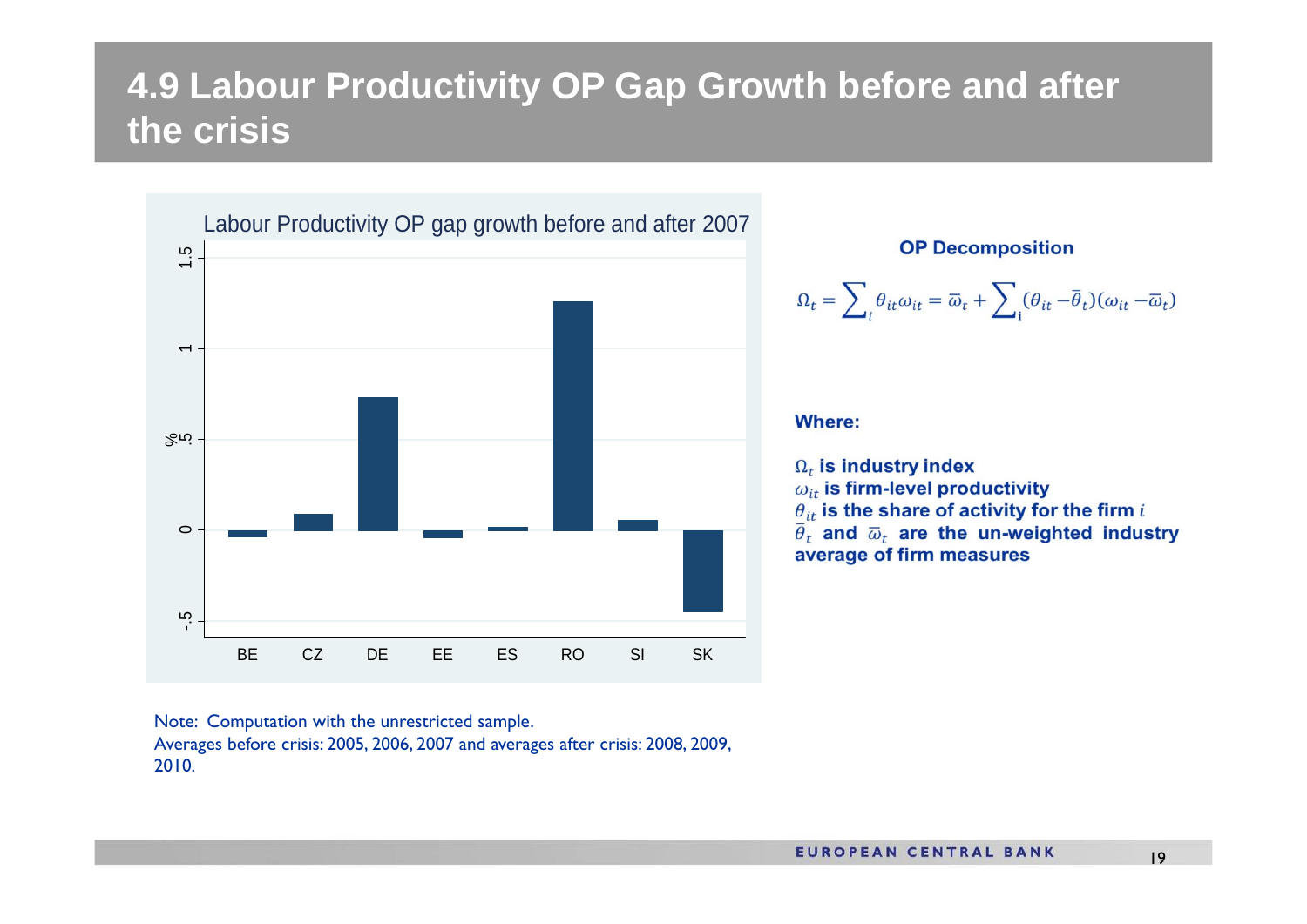#### **Conclusion**

- •**Four main preliminary findings:**
- 1. The aggregate and micro-based measures of ULC exhibit <sup>a</sup> consistent pattern for Germany, with some variations.
- 2. Countries have experienced <sup>a</sup> catching up process of labour productivity across sectors, however the rate of convergence is country-specific.
- 3. Labour productivity across firms is very skewed and this is persistent over time. In general within-sector heterogeneity is larger than across sector.
- 4. The OP gap confirms the role of resource reallocation: the latter is <sup>a</sup> fundamental (relatively undiscussed) channel of adjustment in the crisis.
- $\bullet$  The output results will be used as inputs by the various WS2 research projects. Morover, they should trigger <sup>a</sup> significant improvement in the assessment of competitiveness (better indicators, link with macro).
- $\bullet$  **Next challenges and steps:**
	- •Strengthening cooperation with NCBs to fix the remaining glitches in data
	- $\bullet$  Starting <sup>a</sup> discussion of the 'first best' indicators / comparisons with macro, also given the ongoing research projects in WS2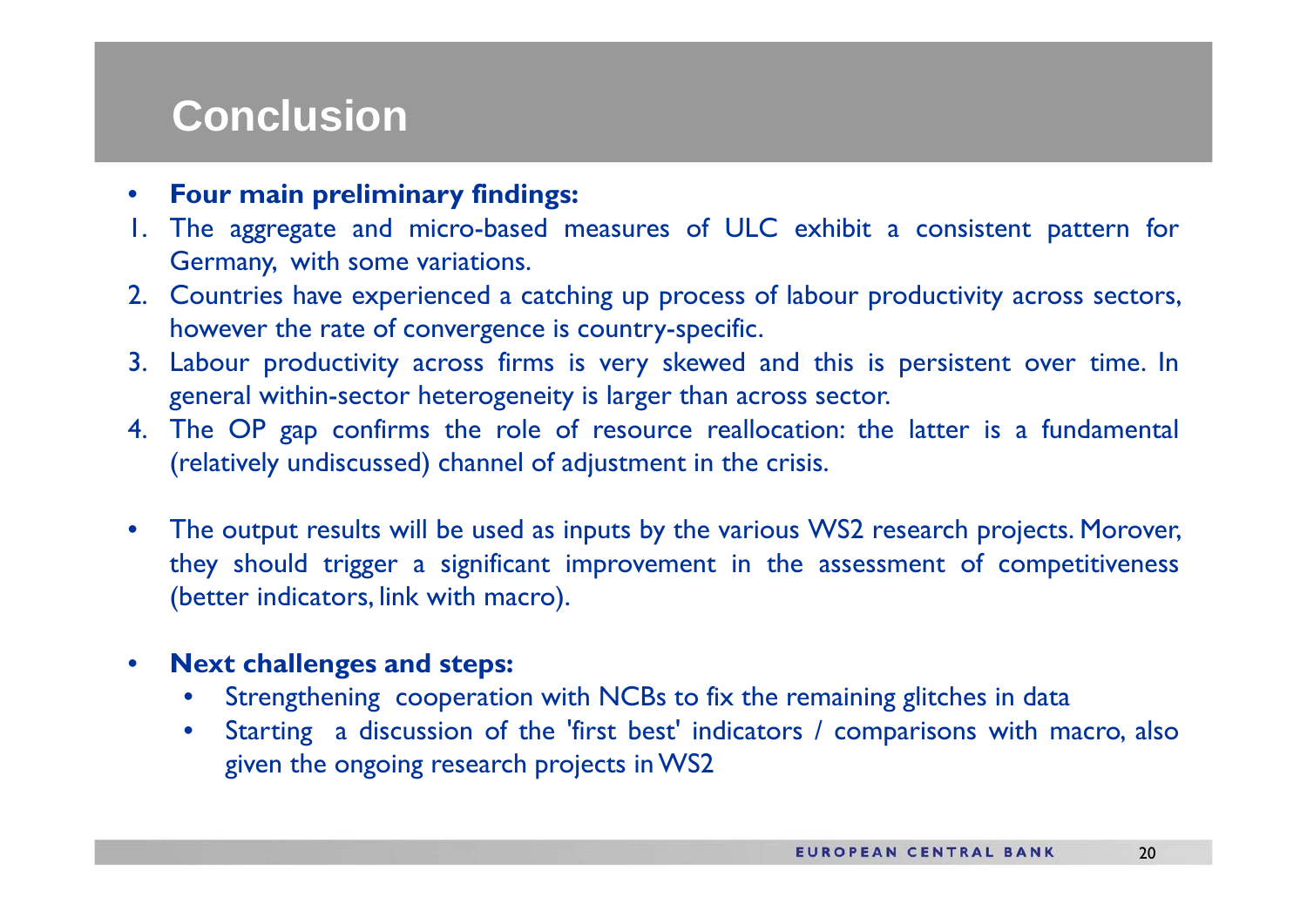#### **Thanks to all of you for great collaboration!**

**http://www.ecb.int/home/html/researcher\_compnet.en.html**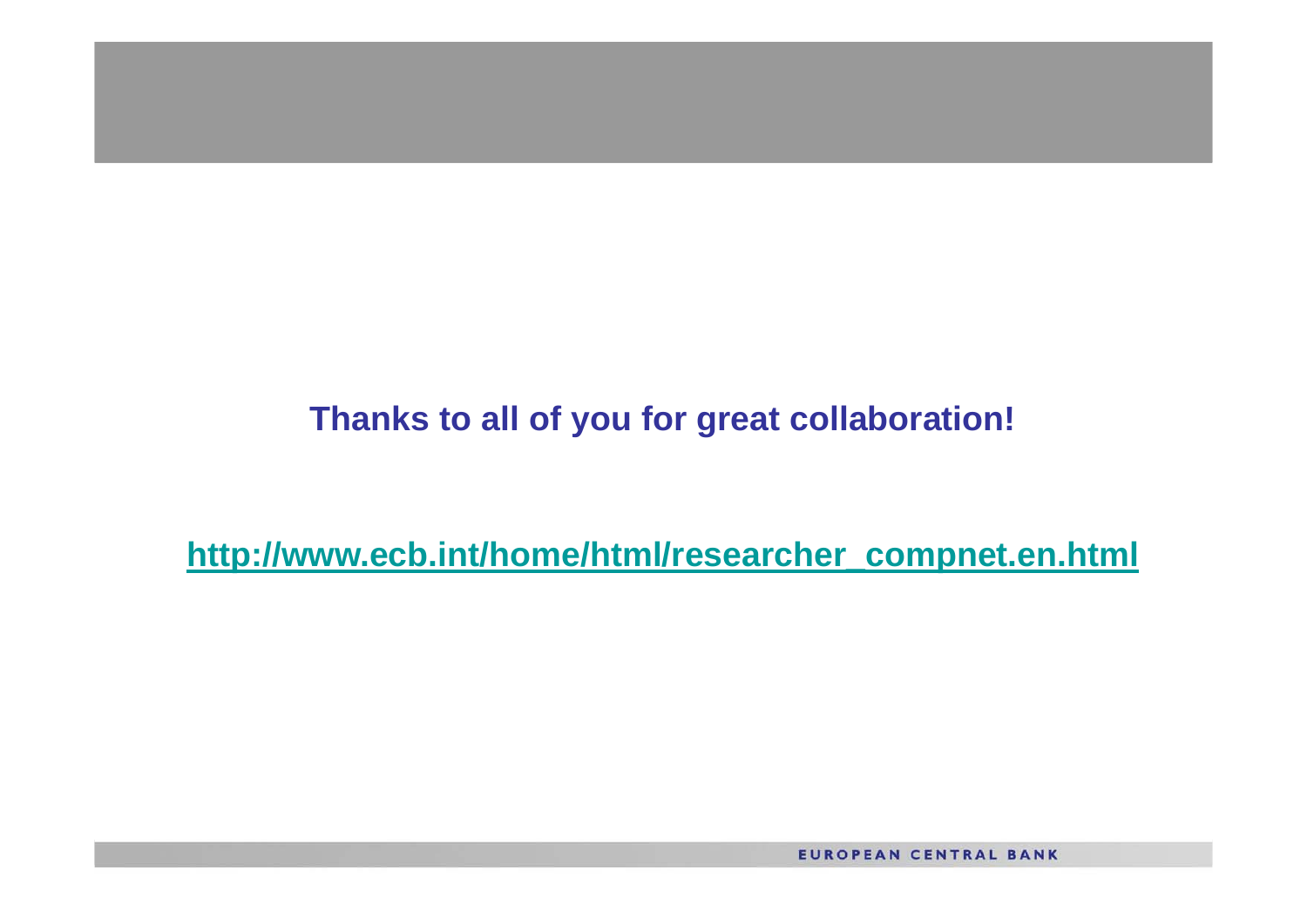# **Appendix:**

## **Variables in the Dataset Country-Specific Notes Methodology for OP Decomposition**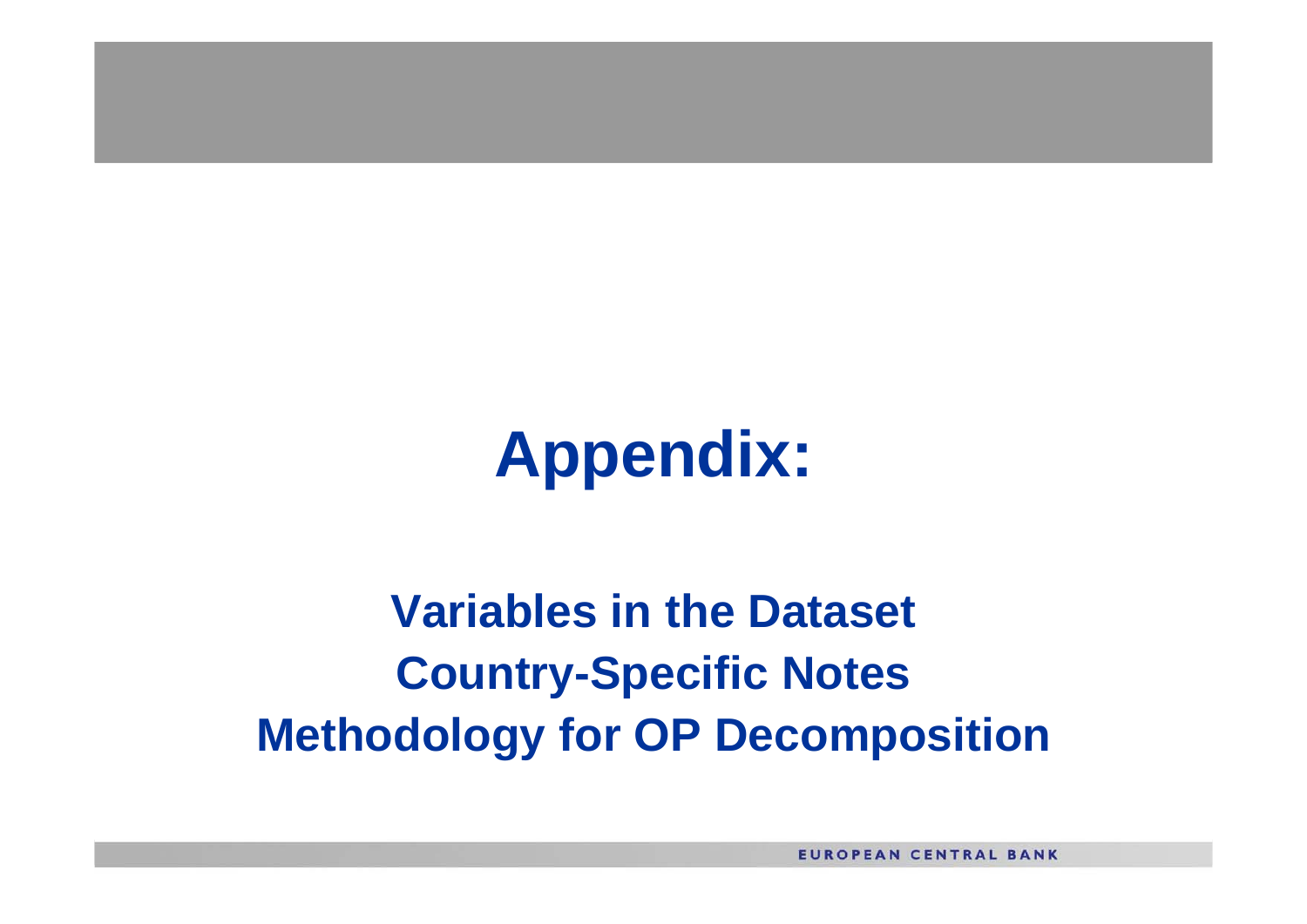| <b>Indicators</b>                                                        | <b>Description</b>                                          | Var_list                          |                    |                                 |  |  |
|--------------------------------------------------------------------------|-------------------------------------------------------------|-----------------------------------|--------------------|---------------------------------|--|--|
|                                                                          |                                                             | Level                             | Log                | <b>First difference</b>         |  |  |
|                                                                          |                                                             |                                   |                    | $d_{lny} = \ln y - \ln y[-n-1]$ |  |  |
| <b>Number of Employees</b>                                               |                                                             |                                   | lnl                | $d_l$ Inl                       |  |  |
| <b>Real value added (RVA)</b>                                            | Value Added/Deflator                                        | rva                               | Inrva              | d_Inrva                         |  |  |
| <b>Capital/Labour Ratio</b>                                              | K/L                                                         | k                                 | $lnk$ $l$          |                                 |  |  |
| <b>Labour Productivity</b>                                               | RVA/L                                                       | $rva-$                            | lnrva <sub>l</sub> | d_Inrva_I                       |  |  |
| <b>Capital Productivity</b>                                              | RVA/RK deflated K)                                          | capitalprod                       | Incapitalprod      |                                 |  |  |
| <b>Wage Share</b>                                                        | W*L)/VA                                                     | wageshare                         |                    | d_wageshare                     |  |  |
| <b>Unit Labour Cost (ULC)</b>                                            | LC/RVA                                                      | ulc                               | Inulc              | d_Inulc                         |  |  |
| <b>Total</b><br><b>Factor</b><br><b>Productivity</b><br>(TFP)            | Wooldridge<br>2009<br>methodology GMM with year<br>dummies) |                                   | tfp                | $d_{tfp}$                       |  |  |
| <b>Covariance with Size (In L)</b>                                       | Covin L, TFP):                                              | Inl_tfp_corr                      |                    |                                 |  |  |
|                                                                          | Covin L, in ULC)                                            | Inl_Inulc_corr                    |                    |                                 |  |  |
|                                                                          | Cov In L, Wage Share)                                       | Inl_wageshare_corr                |                    |                                 |  |  |
| CovL, InRVA_L)                                                           |                                                             | Inl_Inrva_I_corr                  |                    |                                 |  |  |
| <b>Productivity Decomposition:</b>                                       |                                                             |                                   |                    |                                 |  |  |
| <b>Olley-Pakes</b><br><b>Decomposition</b><br><b>Labour Productivity</b> |                                                             | Weighted by number of employees   |                    |                                 |  |  |
| of:                                                                      | <b>Capital Productivity</b>                                 | Weighted by total asset           |                    |                                 |  |  |
| <b>TFP</b>                                                               |                                                             | Inputs weights and Output weights |                    |                                 |  |  |
| <b>Foster Decomposition of TFP</b>                                       | 2 Year Lag                                                  | TFP, Labour Productivity, ULC     |                    |                                 |  |  |
|                                                                          | 5 Year Lag                                                  | TFP, Labour Productivity, ULC     |                    |                                 |  |  |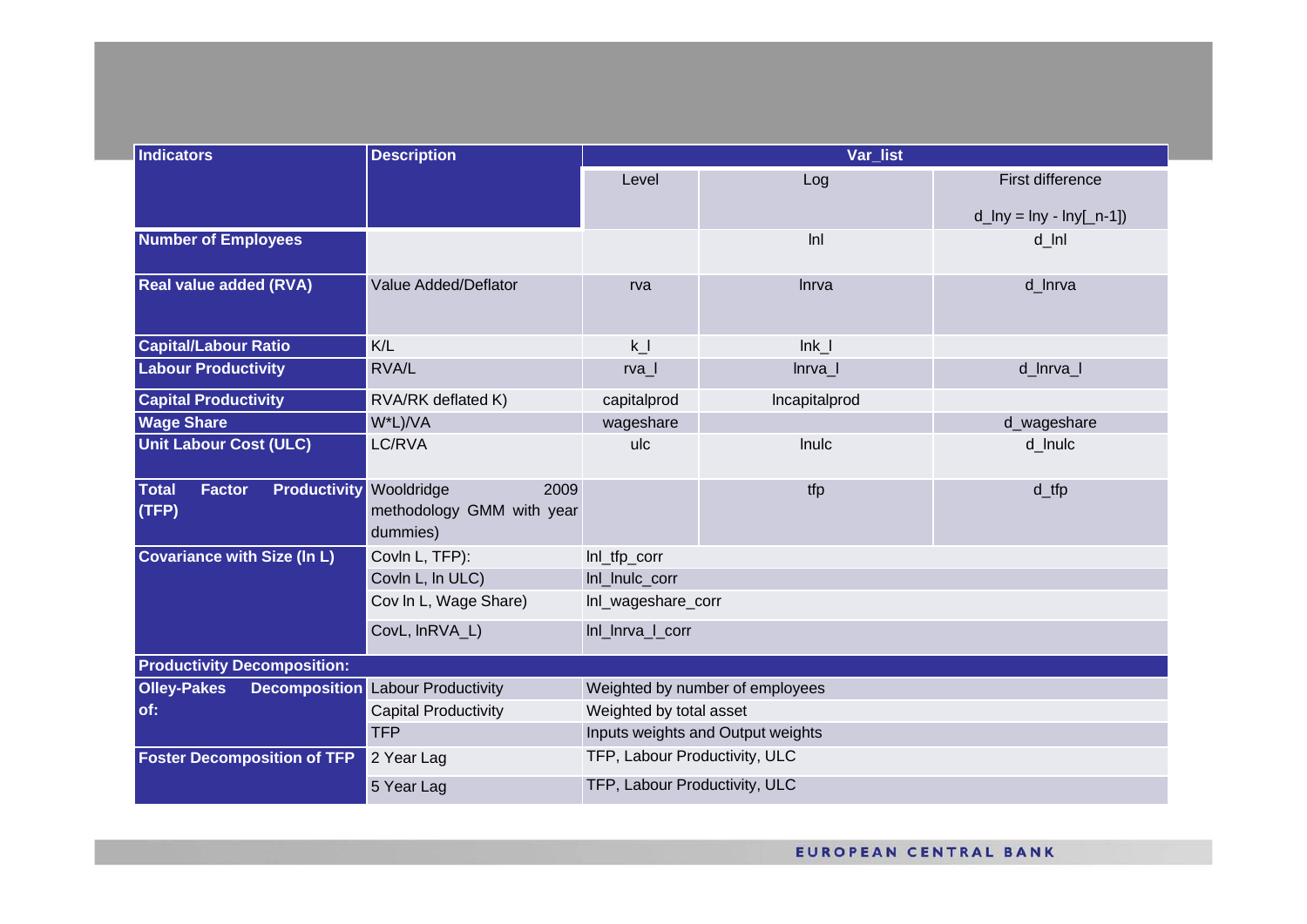|                | <b>Needed Variat</b>                                                                                                                                                                                                                                                                                                                                                                                                                                                                                                                                                                                                                                            |
|----------------|-----------------------------------------------------------------------------------------------------------------------------------------------------------------------------------------------------------------------------------------------------------------------------------------------------------------------------------------------------------------------------------------------------------------------------------------------------------------------------------------------------------------------------------------------------------------------------------------------------------------------------------------------------------------|
| <b>Country</b> | Number of employees Total assets (Capital) Material costs<br>Cost of Employees Added value<br>Turnover                                                                                                                                                                                                                                                                                                                                                                                                                                                                                                                                                          |
| <b>BE</b>      | time Tangible fixed assets Intermediate inputs in Total<br>Wages<br>+ Added<br>value<br>as Total sales in VAT<br>Average<br>full<br>VAT (declarations)<br>employment<br>employer's<br>reported in annual (declarations)<br>contributions<br>to accounts<br>obligatory<br>social<br>security funds                                                                                                                                                                                                                                                                                                                                                               |
| <b>CZ</b>      | employment: Tangible asset at the Available<br>sales Receipts from sales<br>(materials Wages<br>without Total<br>Total<br>full<br>time beginning<br>of<br>the without energy etc.).<br>employer's<br>- of products<br>Average<br>turnover)<br>and<br>employment available period<br>needed<br>for<br>contributions.<br>Note intermediate inputs: services.<br>until 2007 only.<br>function<br>employer's Measure based on<br>production<br>that<br>contributions<br>sales<br>estimation).<br>are total<br>is.<br>average<br>use<br>Defined<br>fixed<br>percentage available.<br>employment not at the<br>amount of wages. at current prices.<br>end of period). |
| DE             | Tangible<br>raw, Wages and salaries Gross value added:<br>mixed<br>assets Expenses<br>for<br>(intangible<br>assets auxiliary and process + social security turnover + increase<br>materials, for purchased and expenditure on in<br>excluded)<br>finished<br>and<br>goods + expenditure on pension<br>schemes unfinished goods +<br>and other benefits<br>other<br>external services<br>company-<br>produced additions<br>to<br>plant<br>and<br>equipment $+$ other<br>operating income -<br>material<br>costs<br>$\overline{\phantom{0}}$<br>other<br>operating<br>expenses - other<br>takes                                                                   |
| <b>EE</b>      | Number of employees Tangible<br>assets Intermediate inputs not Wages + employer's Total<br>sales<br>assets separated in energy and contributions<br>to (turnover)<br>at the end of the year (intangible<br>excluded)<br>other<br>non-storable obligatory<br>social intermediate inputs<br>raw security funds<br>supplies<br>or<br>materials)                                                                                                                                                                                                                                                                                                                    |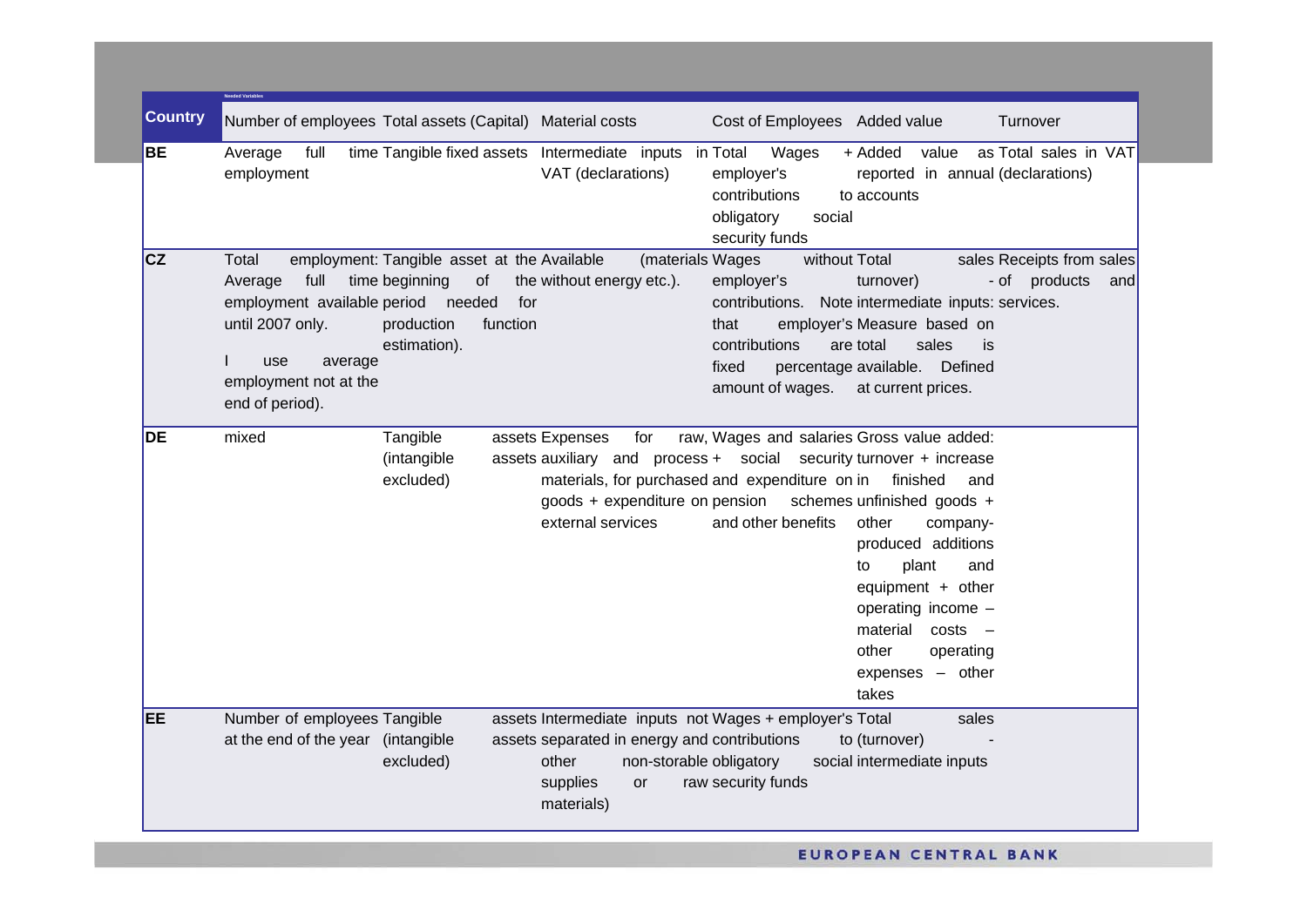|                | <b>Needed Variables</b>                                                                      |                                                                                                        |                                                                                                                                                                                                                 |                                                                                                                           |                                                                                                                                                                                                                                                                                                                                                                               |                                                                                                                                                   |
|----------------|----------------------------------------------------------------------------------------------|--------------------------------------------------------------------------------------------------------|-----------------------------------------------------------------------------------------------------------------------------------------------------------------------------------------------------------------|---------------------------------------------------------------------------------------------------------------------------|-------------------------------------------------------------------------------------------------------------------------------------------------------------------------------------------------------------------------------------------------------------------------------------------------------------------------------------------------------------------------------|---------------------------------------------------------------------------------------------------------------------------------------------------|
| <b>Country</b> | Number of<br>employees                                                                       | <b>Total assets</b><br>Capital)                                                                        | <b>Material costs</b>                                                                                                                                                                                           | Cost of Employees                                                                                                         | Added value                                                                                                                                                                                                                                                                                                                                                                   | Turnover                                                                                                                                          |
| PL             | Total employment                                                                             | Balance<br>value of total assets including energy                                                      | sheet Material                                                                                                                                                                                                  | cost Costs of wages plus Total<br>employee<br>social contributions, as defined above<br>employee<br>social<br>funds etc). | sales<br>benefits intermediate inputs                                                                                                                                                                                                                                                                                                                                         | - Total sales                                                                                                                                     |
| <b>SI</b>      | Average number of Balance<br>employees<br>on the number of including<br>work-hours<br>period | based value of total assets i.e.<br>in the and<br>assets,<br>investments,<br>operating<br>receivables) | sheet Intermediate inputs Labour<br>costs<br>tangible merchandise,<br>intangible material, services, insurance<br>financial and other operating other<br>expenses, excluding insurance<br>write-downs<br>value) | of including wage bill, returns<br>retirement<br>costs, [note:<br>labour costs and other labour costs)<br>in              | operating Net<br>costs Gross<br>intermediate<br>social operating<br>returns and<br>costs, include net sales domestic<br>turnover),<br>the<br>in<br>increase<br>value of inventories<br>of product and work<br>in.<br>progress,<br>capitalised<br>own<br>product<br>and<br>other<br>services,<br>operating revenues<br>subsidies,<br>grants,<br>allowances,<br>compensation, ) | sales<br>net<br>from<br>minus revenues<br>inputs sales of products,<br>gross services,<br>goods<br>material,<br>on<br>and<br>net foreign markets) |
| <b>SK</b>      | Average full<br>employment                                                                   | time Tangible assets                                                                                   | Material<br>including energy                                                                                                                                                                                    | costs Wages + employer's Production<br>contributions<br>obligatory<br>social<br>security funds                            | to intermediate inputs                                                                                                                                                                                                                                                                                                                                                        | - Gross turnover                                                                                                                                  |
| <b>RO</b>      | First best                                                                                   | <b>First best</b>                                                                                      | First best                                                                                                                                                                                                      | <b>First best</b>                                                                                                         | Second best                                                                                                                                                                                                                                                                                                                                                                   |                                                                                                                                                   |
| <b>EFIGE</b>   | Amadeus                                                                                      | Amadeus                                                                                                | Amadeus                                                                                                                                                                                                         | Amadeus                                                                                                                   | Amadeus                                                                                                                                                                                                                                                                                                                                                                       | Amadeus                                                                                                                                           |
|                |                                                                                              |                                                                                                        |                                                                                                                                                                                                                 |                                                                                                                           |                                                                                                                                                                                                                                                                                                                                                                               |                                                                                                                                                   |

EUROPEAN CENTRAL BANK